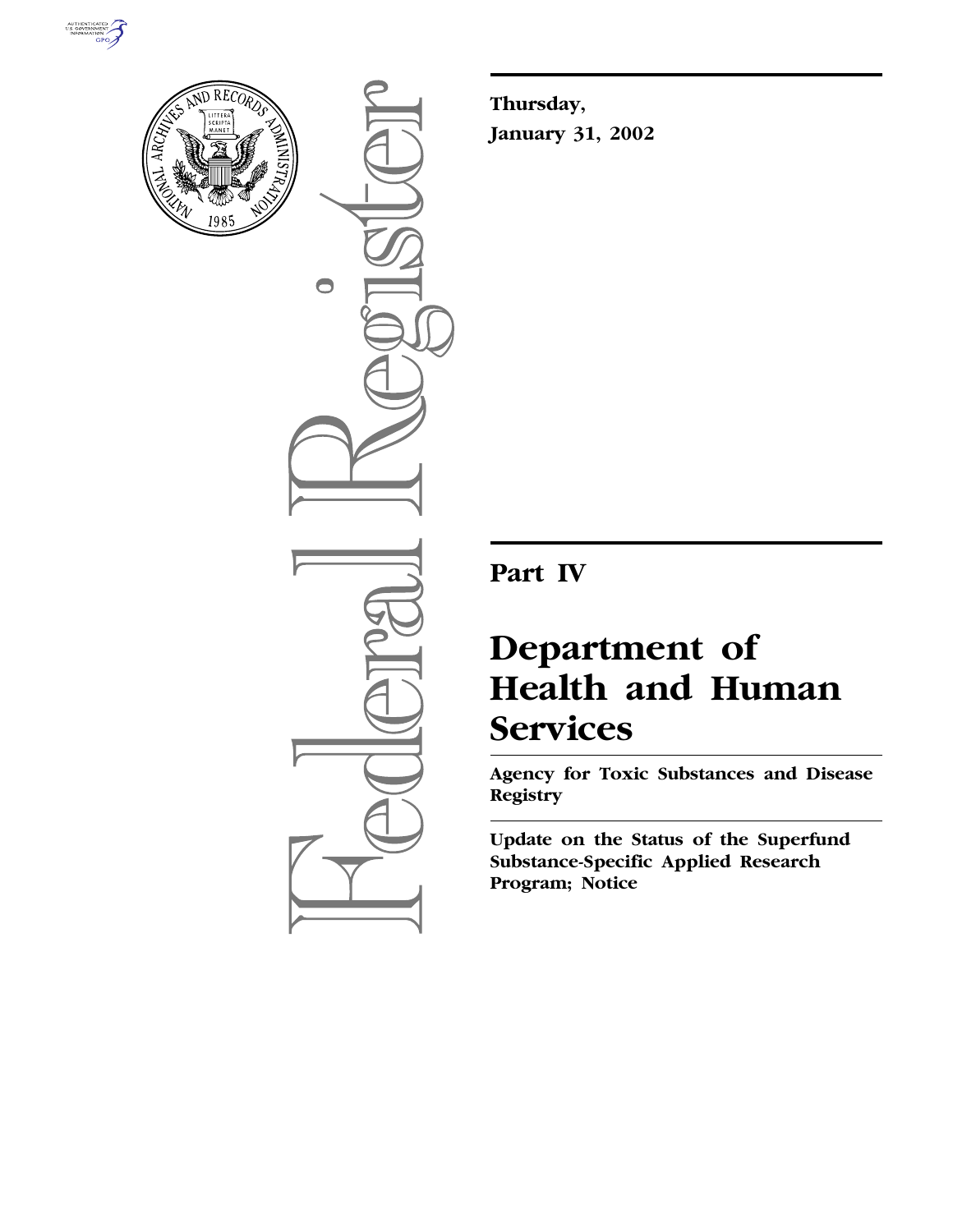#### **DEPARTMENT OF HEALTH AND HUMAN SERVICES**

## **Agency for Toxic Substances and Disease Registry**

**[ATSDR–178]**

#### **Update on the Status of the Superfund Substance-Specific Applied Research Program**

**AGENCY:** Agency for Toxic Substances and Disease Registry (ATSDR), Department of Health and Human Services (HHS). **ACTION:** Notice.

**SUMMARY:** This Notice provides the status of ATSDR's Superfund-mandated Substance-Specific Applied Research Program (SSARP) which was last updated in a **Federal Register** notice in 1999 (64 FR 2760). Authorized by the Comprehensive Environmental Response, Compensation, and Liability Act of 1980 (CERCLA, also known as the Superfund statute), as amended by the Superfund Amendments and Reauthorization Act of 1986 (SARA) 42 U.S.C. 9604 (i), this research program was initiated on October 17, 1991. At that time, a list of priority data needs for 38 priority hazardous substances frequently found at waste sites was announced in the **Federal Register** (56 FR 52178). The list was subsequently revised based on public comments and published in final form on November 16, 1992 (57 FR 54150).

The 38 substances, each of which is found on ATSDR's Priority List of Hazardous Substances (66 FR 54014, October 25, 2001), are aldrin/dieldrin, arsenic, benzene, beryllium, cadmium, carbon tetrachloride, chloroethane, chloroform, chromium, cyanide, p,p′- DDT,DDE,DDD, di(2-ethylhexyl) phthalate, lead, mercury, methylene chloride, nickel, polychlorinated biphenyl compounds (PCBs), polycyclic aromatic hydrocarbons (PAHs includes 15 substances), selenium, tetrachloroethylene, toluene, trichloroethylene, vinyl chloride, and zinc.

On July 30, 1997, priority data needs for 12 additional hazardous substances frequently found at waste sites were determined and announced in the **Federal Register** (62 FR 40820). The 12 substances, each of which is included in ATSDR's Priority List of Hazardous Substances, are chlordane, 1,2-dibromo-3-chloropropane, di-n-butyl phthalate, disulfoton, endrin (includes endrin aldehyde), endosulfan (alpha-, beta-, and endosulfan sulfate), heptachlor (includes heptachlor epoxide), hexachlorobutadiene,

hexachlorocyclohexane (alpha-, beta-, delta- and gamma-), manganese, methoxychlor, and toxaphene.

Recently, priority data needs for 10 additional hazardous substances frequently found at waste sites were determined and announced in the **Federal Register** (66 FR 42659). The 10 substances, each of which is included in ATSDR's Priority List of Hazardous Substances, are asbestos, benzidine, chlorinated dibenzo-p-dioxins, 1,2 dibromoethane, 1,2-dichloroethane, 1,1 dichloroethane, ethylbenzene, pentachlorophenol, 1,1,2,2 tetrachloroethane, and total xylenes. ATSDR invited the public to comment on the priority data needs for these substances during a period of 90 days. ATSDR is responding to the comments, and a final list of priority data needs will be published in the **Federal Register** in the near future.

To date, 190 priority data needs have been identified for the first 50 hazardous substances (Table 1). ATSDR fills these data needs through U.S. Environmental Protection Agency (EPA) regulatory mechanisms (test rules), private-sector voluntarism, and the direct use of CERCLA funds. Additional data needs are being addressed through collaboration with the National Toxicology Program (NTP), by ATSDR's Great Lakes Human Health Effects Research Program, and other agency programs. Currently, 101 priority data needs associated with the first 50 substances are being addressed via these mechanisms, and 62 priority data needs have been filled. Priority data needs documents describing ATSDR's rationale for prioritizing research needs for each substance are available. See **ADDRESSES** section of this Notice.

This Notice also serves as a continuous call for voluntary research proposals. Private-sector organizations may volunteer to conduct research to address specific priority data needs identified in this Notice by indicating their interest through submission of a letter of intent to ATSDR (see **ADDRESSES** section of this Notice). A Tri-Agency Superfund Applied Research Committee (TASARC) composed of scientists from ATSDR, NTP, and the EPA, will review all proposed voluntary research efforts.

**DATES:** ATSDR provides updates on the status of its Substance-Specific Applied Research Program approximately every 3 years. ATSDR considers the voluntary research effort to be important to the continuing implementation of the SSARP. Therefore, the agency strongly encourages private-sector organizations to volunteer at any time to conduct

research to fill data needs until ATSDR announces that other research mechanisms are in place to address those specific data needs.

**ADDRESSES:** Private-sector organizations interested in volunteering to conduct research can write to Dr. William Cibulas, Chief, Research Implementation Branch, Division of Toxicology, ATSDR, 1600 Clifton Road, NE., Mailstop E–29, Atlanta, Georgia 30333, e-mail: wcibulas@cdc.gov. Information about pertinent ongoing or completed research that may fill priority data needs cited in this Notice should be similarly addressed.

*Other Requirements:* Projects that involve the collection of information from 10 or more individuals and funded by cooperative agreement will be subject to review by the Office of Management and Budget (OMB) under the Paperwork Reduction Act.

**FOR FURTHER INFORMATION CONTACT:** Dr. William Cibulas, Chief, Research Implementation Branch, Division of Toxicology, ATSDR, 1600 Clifton Road, NE., Mailstop E–29, Atlanta, Georgia 30333, telephone: (404) 498–0715, fax:  $(404)$  498–0092. This notice will also be available on ATSDR's website at *http://www.atsdr.cdc.gov* or you may call the ATSDR Information Center at 1– 888–422–8737.

## **SUPPLEMENTARY INFORMATION:**

#### **Background**

CERCLA as amended by SARA (42 U.S.C. 9604(i)) requires that ATSDR (1) jointly with the EPA, develop and prioritize a list of hazardous substances found at National Priorities List (NPL) sites, (2) prepare toxicological profiles for these substances, and (3) assure the initiation of a research program to address identified data needs associated with the substances. Before starting such a program, ATSDR will consider recommendations of the Interagency Testing Committee on the type of research that should be done. This committee was established under Section 4(e) of the Toxic Substances Control Act of 1976 [15 U.S.C. 2604(e)](TSCA).

The major goals of the ATSDR SSARP are (1) to address the substance-specific information needs of the public and scientific community, and (2) to supply information necessary to improve the database used to conduct comprehensive public health assessments of populations living near hazardous waste sites. We anticipate that the information will help to establish linkages between levels of contaminants in the environment and levels in human tissue and organs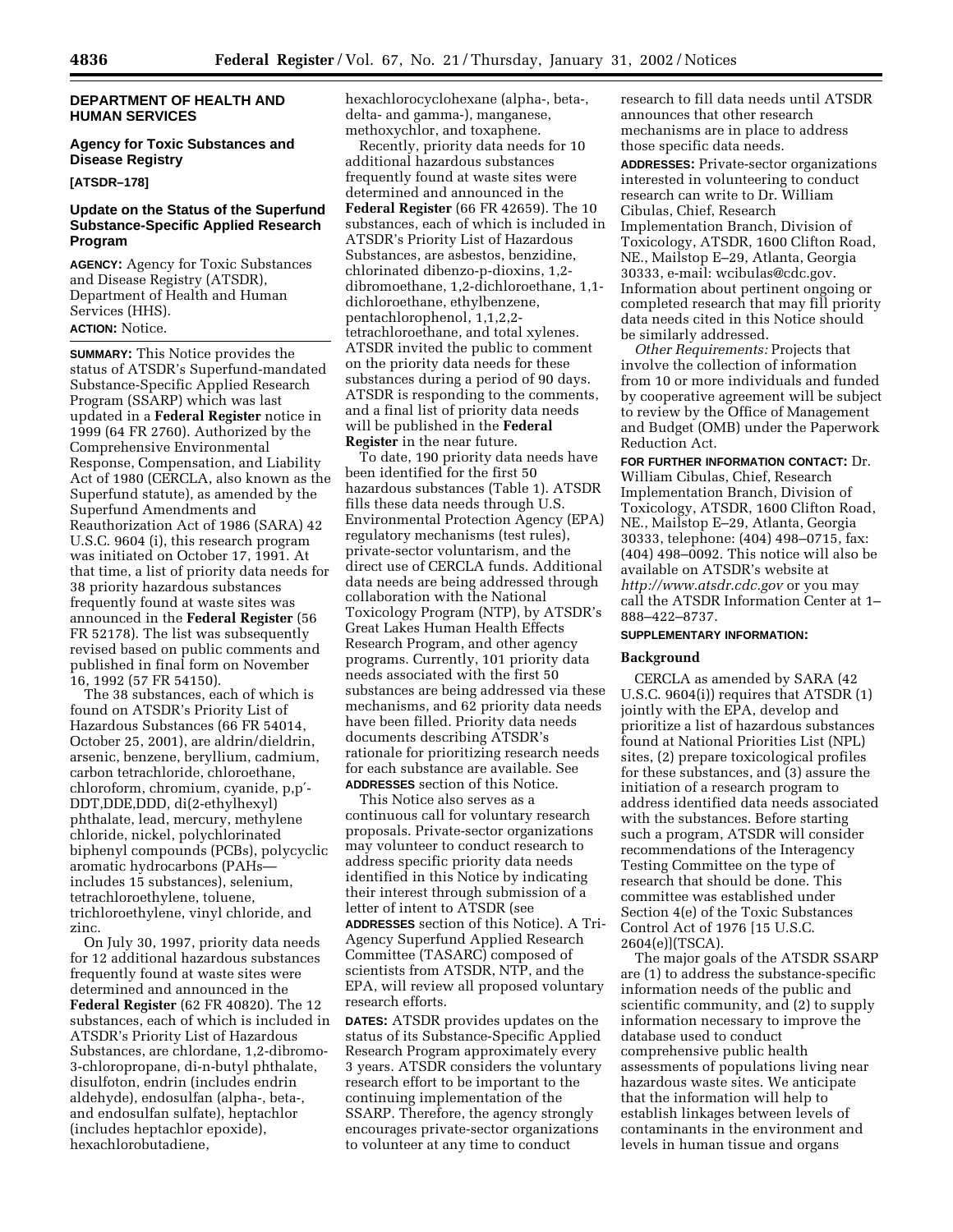associated with adverse health effects. Once such links have been established, strategies to mitigate potentially harmful exposures can be developed. This program will also provide data that can be generalized to other substances or areas of science, including risk assessment of chemicals, thus creating a scientific information base for addressing a broader range of data needs.

ATSDR encourages the use of in vitro assessment methods and other innovative tools for filling priority data needs. For example, the agency believes that physiologically based pharmacokinetic (PBPK) modeling could serve as a valuable tool in predicting across route similarities (or differences) in toxicological responses to hazardous substances. Therefore, on a case-by-case basis, a priority data need can be filled using existing data and modeling. In addition, ATSDR is a member of NTP's Interagency Coordinating Committee on the Validation of Alternative Methods (ICCVAM) and supports development, validation, and acceptance of alternative toxicological test methods that reduce, refine, and replace the use of animals, as appropriate.

CERCLA section  $104(i)(5)(D)$  states that it is the sense of Congress that the costs for conducting this research program ''be borne by the manufacturers and processors of the hazardous substance in question,'' as required in TSCA and the Federal Insecticide, Fungicide, and Rodenticide Act of 1972 (7 U.S.C. 136 *et seq.*) (FIFRA), or by cost recovery from responsible parties under CERCLA. To execute this statutory intent, ATSDR developed a plan whereby parts of the SSARP are being conducted via the regulatory mechanisms referenced (TSCA/FIFRA), private-sector voluntarism, and the direct use of CERCLA funds.

The TASARC, composed of scientists from ATSDR, NTP, and EPA, has been set up to:

(1) Advise ATSDR on the assignment of priorities for mechanisms to address data needs,

(2) Coordinate knowledge of research activities to avoid duplication of research in other programs and under other authorities,

(3) Advise ATSDR on issues of science related to substance-specific data needs, and

(4) Maintain a scheduled forum that provides an overall review of the ATSDR SSARP.

TASARC has met 10 times since the initiation of the SSARP. It has guided referral of data needs to EPA and the associated development of test rules

through TSCA. In addition, it has endorsed the proposals of several private-sector organizations to conduct voluntary research. Furthermore, TASARC has become a forum for other federal agencies to bring forth their research agendas. For example, it has coordinated research efforts on hazardous pollutants with the Office of Air and Radiation, EPA. TASARC has developed testing guidelines for immunotoxicity; and has endorsed the use of decision-support methodologies such as physiologically based pharmacokinetic (PBPK) modeling and benchmark-dose modeling, where appropriate.

Additional data needs are being addressed through collaborative research efforts with NTP, by ATSDR's Great Lakes Human Health Effects Research Program, and other agency programs. To date, 101 priority data needs associated with the first 50 substances (Table 1) are being addressed via these mechanisms.

#### **Criteria for Evaluating Status of Priority Data Needs**

To update the activities covered under the SSARP, criteria for evaluating the status of the priority data needs were developed. Based on these criteria and the review of the current literature, a priority data need can be filled, or unchanged. In the event a priority data need is considered filled, it does not necessarily mean that the study has been completed and that ATSDR has accepted the data. It does, however, indicate that the agency no longer considers it a priority to initiate additional studies at this time.

The criteria for evaluating the status of the priority data needs are described below.

#### *General Criteria*

A priority data need is filled: • If it has been referred to one of the implementation mechanisms and research has been initiated, or

• If an updated ATSDR toxicological profile or other recent review document contains relevant new (peer-reviewed and publicly available) studies since the finalization of the priority data needs document; and it is generally agreed that a priority data need no longer exists.

A priority data need remains unchanged:

• If no mechanism or information has been identified to address the priority data need, or

• If the priority data need is included in the ATSDR/EPA test rule under development, or is associated with a pilot substance in EPA's Voluntary

Children's Chemical Evaluation Program.

#### *Specific Criteria*

Since the 1999 SSARP update in the **Federal Register**, ATSDR has developed specific criteria for two categories of data needs described below.

• *Epidemiologic studies*—A priority data need is filled if multiple new studies assessing key health end points are available in ATSDR's updated toxicological profile and/or ongoing studies have been identified, e.g., human health studies supported by ATSDR's Great Lakes Human Health Effects Research Program or the Minority Health Professions Foundation Research Program. In some cases, ATSDR indicates that it will continue to evaluate new data as they become available to determine whether additional studies are needed.

• *Exposure levels in humans*—A priority data need is filled if (a) there are current and adequate biomonitoring data for exposed populations associated with health effects (from published or ongoing studies), or (b) there are reference range data (e.g., National Health and Nutrition Examination Survey (NHANES)) or generally agreed upon background population levels. In the latter case, ATSDR acknowledges that reference concentration data can support exposure and health assessments at waste sites, but the agency also continues to recognize the importance of collecting additional data on uniquely exposed populations at waste sites.

It should be noted that the status of the priority data needs may change in future updates of the SSARP as new information becomes available. Further, during the literature review, new studies may be identified suggesting other effects of concern, such as those related to endocrine disruptors and children's health, which have not been included in the original list of priority data needs. In such cases, additional priority data needs may be added to the research agenda. For example, for both tetrachloroethylene and trichloroethylene, the priority data need for developmental neurotoxicity study is now listed separately from the priority data need for one-species developmental toxicity (see Table 1). Therefore, the total number of priority data needs changed accordingly, i.e., from a total of 188 reported in the **Federal Register** notice in 1999 (64 FR 2760) to 190 in the current update notice. Also, research needs previously considered filled might be reassigned as priority data needs, e.g., if a previously derived Minimal Risk Level (MRL), a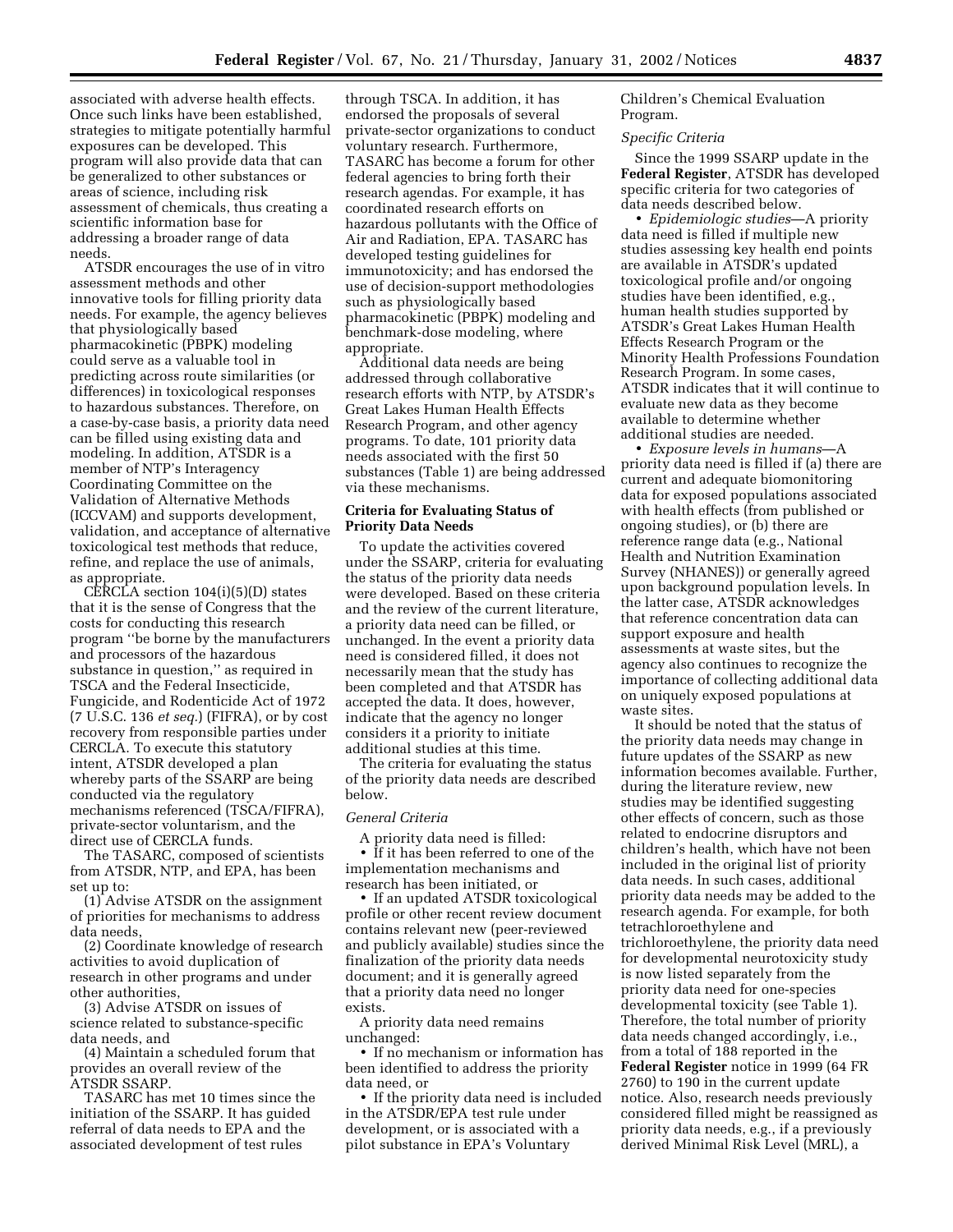health guidance value, was withdrawn from the updated ATSDR toxicological profile. Finally, a priority data need previously associated with an implementation mechanism, may no longer be addressed via that mechanism (or any other mechanism) if the study being conducted to fill the specific priority data need is discontinued.

Based on the above criteria, 62 priority data needs have been filled.

#### **Update of Activities in the SSARP**

An update of the activities associated with the mechanisms for implementing the ATSDR Substance-Specific Applied Research Program (SSARP) is discussed below. Publications and reports of research completed under the various implementation mechanisms are available by writing to ATSDR (*see* **ADDRESSES** section of this Notice).

#### *A. TSCA/FIFRA*

In developing and implementing the SSARP, ATSDR, NTP, and EPA have identified a subset of priority data needs for substances of mutual interest to the federal programs. These data needs are being addressed through a program of toxicologic testing under TSCA according to established procedures and guidelines. On several occasions when ATSDR identified priority data needs for oral exposure, other agencies needed inhalation data. In response, ATSDR is considering proposals to conduct inhalation studies in conjunction with physiologically based pharmacokinetic (PBPK) studies in lieu of oral studies. ATSDR expects that inhalation data derived from these studies can be used with PBPK modeling to address its oral toxicity data needs. Currently, an EPA/ ATSDR test rule, under development, includes eight ATSDR substances, i.e., benzene, chloroethane, cyanide (hydrogen cyanide and sodium cyanide), methylene chloride, tetrachloroethylene, toluene and trichloroethylene, and addresses 18 ATSDR priority data needs (Table 2). The test rule is presently undergoing ATSDR and EPA final review. We anticipate it will be available for public comment in the near future.

TASARC has established an interagency task force on metals and has conducted a survey to assess federal agencies' needs for testing metals. Currently, the task force has agreed to examine at least seven metals included in the ATSDR's SSARP (arsenic, beryllium, chromium, manganese, mercury, nickel, and selenium, associated with 22 priority data needs) (Table 2). The EPA will solicit testing proposals for these metals and pursue

test rule development for these metals at a later date.

#### *B. Private-Sector Voluntarism*

On February 7, 1992, as part of the Substance-Specific Applied Research Program (SSARP), ATSDR announced a set of proposed procedures for conducting voluntary research (57 FR 4758). Revisions based on public comments were published on November 16, 1992 (57 FR 54160). Private-sector organizations were encouraged to volunteer to conduct research to fill specific priority data needs at no expense to ATSDR.

To date, ATSDR has established agreements with the American Chemistry Council (ACC) [formerly the Chemical Manufacturers Association (CMA)], the General Electric Company (GE), and the Halogenated Solvents Industry Alliance, Inc. (HSIA) to conduct substance-specific research (Table 2). Through the voluntary research efforts of these organizations, at least 16 research needs for polychlorinated biphenyl compounds [PCBs], methylene chloride, tetrachloroethylene, trichloroethylene, and vinyl chloride are being addressed (Table 2).

American Chemistry Council (ACC) Formerly the Chemical Manufacturers Association (CMA)

In 1996, ATSDR entered into a memorandum of understanding (MOU) with ACC covering two studies, ''Vinyl chloride: Combined inhalation twogeneration reproduction and developmental toxicity study in CD rats.'' In November 2000, ATSDR accepted the final reports of the studies.

#### General Electric Company (GE)

In 1995, ATSDR entered into an MOU with SSARP covering two studies on PCBs: (1) ''An assessment of the chronic toxicity and oncogenicity of Aroclors 1016, 1242, 1254, and 1260 administered in diet to rats,'' including ''PCB congener analyses,'' and (2) ''Metabolite detection as a tool for determining naturally occurring aerobic PCB biodegradation.'' While the above studies do not address ATSDR's priority data needs for PCBs, they do address other agency research needs for these substances.

The agency accepted the final report for the chronic toxicity and oncogenicity of the four aroclors in October 1997,and the final report for the aerobic biodegradation study in July 1999.

Halogenated Solvents Industry Alliance (HSIA)

In 1995, ATSDR entered into an MOU with HSIA covering studies to address three priority data needs for methylene chloride. The studies, ''Addressing priority data needs for methylene chloride with physiologically based pharmacokinetic modeling,'' evaluated acute- and subchronic-duration toxicity and developmental toxicity via oral exposure. The data were obtained using physiologically based pharmacokinetic modeling. The final report for these studies was accepted by the agency in February 1997.

In September 1999, HSIA entered into a second MOU with ATSDR to conduct a study, ''Methylene chloride: 28 day inhalation toxicity study in the rat to assess potential immunotoxicity.'' The agency accepted the final report for the study in November 2000. HSIA is in the process of obtaining oral data from the inhalation study using PBPK modeling. This is because ATSDR has determined ingestion of contaminated environmental media to be the primary exposure route at hazardous waste sites. HSIA intends to conduct similar immunotoxicity studies for tetrachloroethylene and trichloroethylene.

In February 2000, ATSDR signed a third MOU with HSIA, which conducted a study, ''Trichloroethylene: Inhalation Developmental Toxicity Study in CD Rats.'' The agency accepted the final report of the study in September 2001. As in the case of the methylene chloride immunotoxicity study described above, HSIA intends to obtain developmental toxicity data for oral exposure using PBPK modeling. Also, HSIA plans to perform similar developmental toxicity studies for tetrachloroethylene. Finally, ATSDR and HSIA are continuing discussion to address additional priority data needs for trichloroethylene and tetrachloroethylene in conjunction with EPA's pilot studies for its Voluntary Children's Chemical Evaluation Program.

In addition to the substance-specific MOUs described above, in March 2001, ATSDR also signed an MOU with the Electric Power Research Institute, Inc. (EPRI) on ''Verification of Techniques for Assessing the Effects of Neurotoxicants on Neurodevelopment in Children.'' The objective of the study is to validate a battery of neurodevelopmental tests for use in assessing the effects of prenatal or postnatal exposure to developmental neurotoxicants. The study includes an evaluation of a broad spectrum of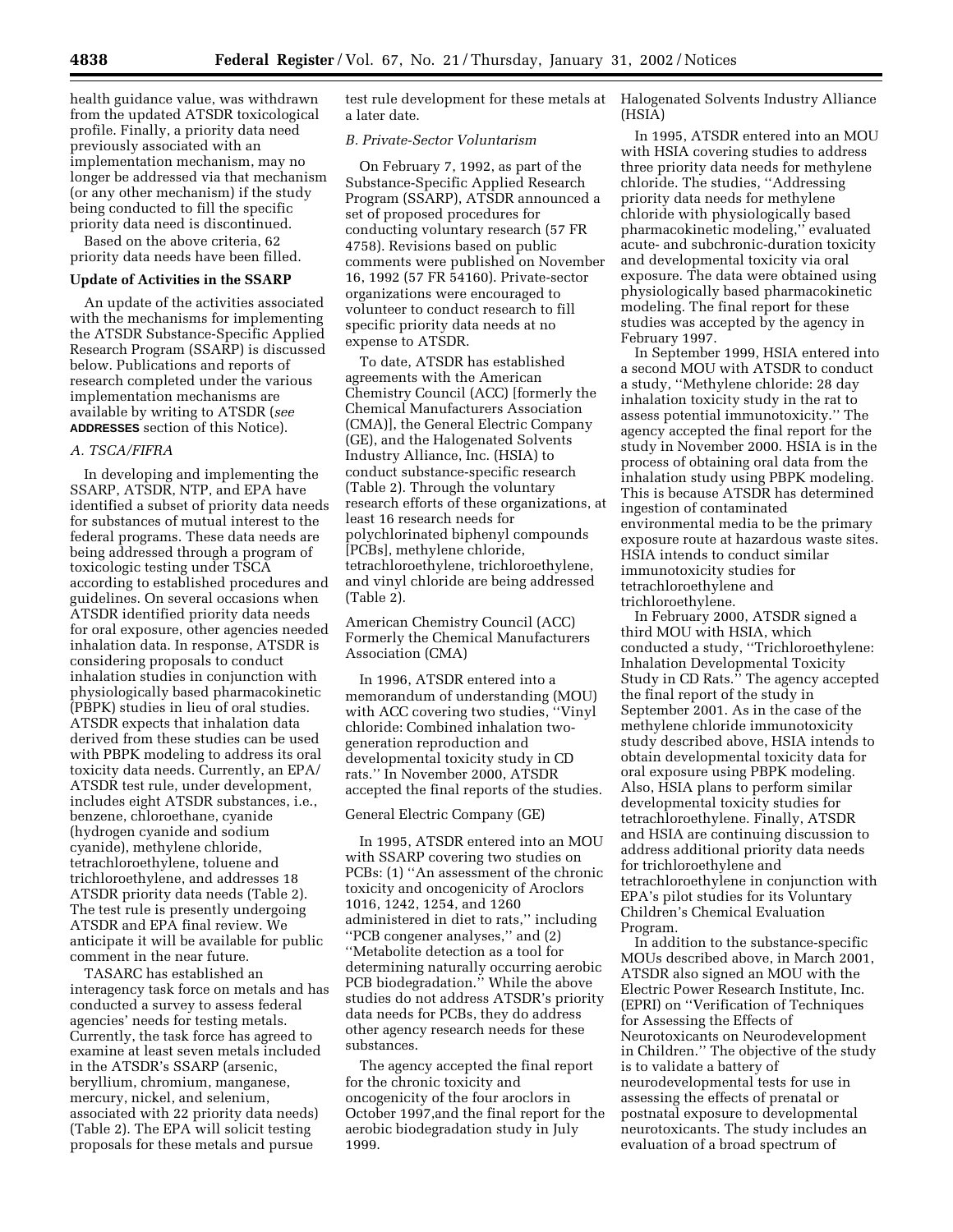functions; therefore, the validation of these tests will be useful for further assessing the developmental neurotoxicity of some of the ATSDR priority substances such as the PCBs, methylmercury, and lead. In addition to the private sector support (EPRI), ATSDR is coordinating a federal effort (via interagency agreements with EPA, Food and Drug Administration [FDA] and NIEHS) to support the study.

#### *C. CERCLA-Funded Research (Minority Health Professions Foundation Research Program)*

During FY 1992, ATSDR announced a \$4 million cooperative agreement program with the Minority Health Professions Foundation (MHPF) to support substance-specific investigations. A not-for-profit Internal Revenue Code 501(c)(3) organization, the MHPF comprises 11 minority health professions schools. Its primary mission is to research health problems that disproportionately affect poor and minority citizens. The purpose of this cooperative agreement is to address substance-specific data needs for priority hazardous substances identified by ATSDR. In addition, this agreement strengthens the environmental health research opportunities for scientists and students at MHPF member institutions and enhances existing disciplinary capacities to conduct research in toxicology and environmental health.

In the first 5-year project period that concluded during FY 1997, nine priority data needs for 21 priority hazardous substances and 22 other research needs for these and other substances were addressed. The MHPF has developed a report, ''Environmental Health and Toxicology Research Program: Meeting Environmental Health Challenges Through Research, Education, and Service,'' that describes the research findings and other successes from the first 5 years of the program. New research initiated in the second 5-year project period includes studies to address 10 additional priority data needs for chlordane, 1,2-dibromo-3 chloropropane, di-n-butyl phthalate, lead, manganese, the polycyclic aromatic hydrocarbons (PAHs), zinc, and eight other research needs.

To date, the MHPF activities have resulted in the publication of 50 manuscripts in peer-reviewed journals. The institutions receiving awards and their current respective research projects that fill identified research needs are listed in Table 2.

#### *D. National Toxicology Program (NTP)*

Section 104(i)(5) of CERCLA directs the administrator of ATSDR (in

consultation with the administrator of EPA and agencies and programs of the Public Health Service) to assess whether adequate information on the health effects of priority hazardous substances found at NPL sites is available. Where adequate information is not available, ATSDR, in cooperation with the National Toxicology Program (NTP), is required to assure the initiation of a program of research designed to determine these health effects (and techniques for developing methods to determine such health effects).

ATSDR has been collaborating with NTP to address priority data needs of mutual interest, including (1) di-n-butyl phthalate: dose-response data in animals for acute-duration exposure via oral exposure route, (2) carbon tetrachloride: immunotoxicology study via oral exposure, and (3) heptachlor: reproductive toxicity study via oral exposure (Table 2).

#### *E. Great Lakes Human Health Effects Research Program*

Some of the priority data needs identified in the SSARP have been independently identified as research needs through the ATSDR Great Lakes Human Health Effects Research Program, a separate research program.

In support of the Great Lakes Critical Programs Act of 1990, ATSDR announced in FY 1992 the availability of \$2 million for a grant program to conduct research on the potential for short- and long-term adverse health effects from consumption of contaminated fish from the Great Lakes basin. Research undertaken through this program is intended to build on and amplify the results of past and ongoing fish consumption research in the Great Lakes basin. The ATSDR-supported research projects focus on known highrisk populations to define further the human health consequences of exposure to persistent toxic substances (PTSs) identified in the Great Lakes basin. These at-risk populations include sport anglers; African Americans, Asians and other non-English speaking populations; pregnant women; fetuses, nursing infants, and children of mothers who consume contaminated Great Lakes sport fish; the elderly, and the urban poor. To date, the research activities of the ATSDR Great Lakes research program have resulted in 55 publications in peer-reviewed journals.

Currently, 14 priority data needs for 24 priority hazardous substances (including 15 PAHs) identified in the SSARP are being addressed through this program. The institutions receiving awards and their respective studies are listed in Table 2.

#### *F. Other ATSDR Programs*

In its role as a public health agency addressing environmental health, ATSDR may collect human data to validate substance-specific exposure and toxicity findings. The need for additional information on levels of contaminants in humans has been identified, and remains as a priority data need for 49 of the first 50 priority substances (Table 1). ATSDR will obtain this information through exposure and health effects studies, and through establishing and using substancespecific subregistries of people within the agency's National Exposure Registry who have potentially been exposed to these substances.

The list of the 50 priority hazardous substances in the SSARP was forwarded to ATSDR's Exposure and Disease Registry Branch (EDRB), Division of Health Studies, for consideration as potential candidates for subregistries of exposed persons, based on criteria described in its 1994 document, ''National Exposure Registry: Policies and Procedures Manual (Revised),'' Agency for Toxic Substances and Disease Registry, Public Health Service, U.S. Department of Health and Human Services, Atlanta, Georgia, NTIS Publication No. PB95–154571. To date, of the first 50 priority substances in the SSARP, ATSDR has established subregistries for benzene, chromium, and trichloroethylene. Arsenic, cadmium, and lead are not considered to be in the pool of candidate substances for an exposure registry at this time, and, therefore, are not considered priority data needs. This decision will be reevaluated as more information on the chemicals and exposure sites become available. All other substances in the SSARP (Table 1) remain in the candidate pool and therefore continue to be classified as priority data needs. They will be considered for selection as primary contaminants during each selection process.

#### *G. Conclusion*

The results of the research conducted via the SSARP are expected to provide information necessary to improve the database used to conduct comprehensive public health assessments of populations living near hazardous waste sites. The information will enable the agency to establish linkages between levels of contaminants in the environment and levels in human tissue and organs associated with adverse health effects, ultimately helping to determine methods for interdicting exposure and mitigating toxicity. This program will also provide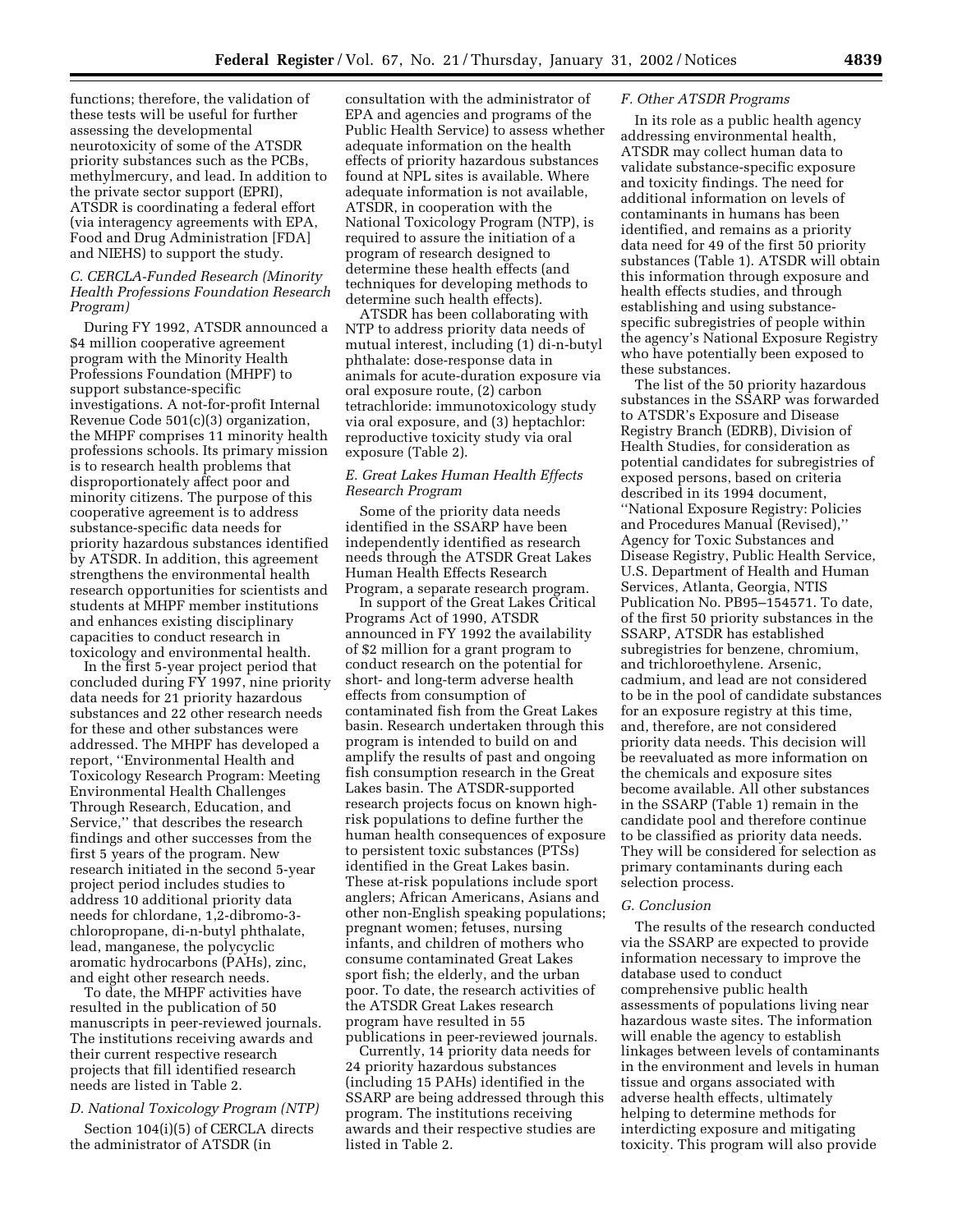data that can be generalized to other substances or areas of science, including risk assessment of chemicals, thus creating a scientific information base for addressing a broader range of data

needs. The agency plans to provide an update on the status of this research program approximately every 3 years.

Dated: January 25, 2002.

**Georgi Jones,**

*Director, Office of Policy and External Affairs, Agency for Toxic Substances and Disease Registry.*

| Substances      | <b>PDN</b><br>ID <sup>1</sup> | PDN description                                                                                                                                                                             | Program <sup>2</sup> | <b>Status</b><br>change $3$ | Comments <sup>4</sup>                                                                                                                                                                                                                                                                                                                                                                                                                                                                                                             |
|-----------------|-------------------------------|---------------------------------------------------------------------------------------------------------------------------------------------------------------------------------------------|----------------------|-----------------------------|-----------------------------------------------------------------------------------------------------------------------------------------------------------------------------------------------------------------------------------------------------------------------------------------------------------------------------------------------------------------------------------------------------------------------------------------------------------------------------------------------------------------------------------|
| Aldrin/Dieldrin | 1A                            | Dose-response data in animals for<br>intermediate-duration oral expo-<br>sure.                                                                                                              | .                    | Filled                      | An MRL was derived in the 2000<br>updated toxicological profile.                                                                                                                                                                                                                                                                                                                                                                                                                                                                  |
|                 | 1Β<br>1C                      | Bioavailability from soil.<br>Exposure levels in humans living<br>near hazardous waste sites and<br>other populations, such as ex-<br>posed workers.                                        | .                    | .                           | This priority data need, previously<br>addressed in a study in the<br>Great Lakes research program,<br>is no longer investigated in that<br>study.                                                                                                                                                                                                                                                                                                                                                                                |
|                 | 1D                            | Potential candidate for subregistry                                                                                                                                                         | ATSDR.               |                             |                                                                                                                                                                                                                                                                                                                                                                                                                                                                                                                                   |
|                 | 2A                            | of exposed persons.<br>Comparative toxicokinetic studies<br>to determine if an appropriate<br>animal species can be identified.                                                             | EPA.                 |                             |                                                                                                                                                                                                                                                                                                                                                                                                                                                                                                                                   |
|                 | 2Β                            | Half-lives in surface water, ground-                                                                                                                                                        | EPA.                 |                             |                                                                                                                                                                                                                                                                                                                                                                                                                                                                                                                                   |
|                 | 2C                            | water.<br>Bioavailability from soil                                                                                                                                                         | EPA.                 |                             |                                                                                                                                                                                                                                                                                                                                                                                                                                                                                                                                   |
|                 | 2D                            | Exposure levels in humans living<br>near hazardous waste sites and<br>other populations, such as ex-<br>posed workers.                                                                      | G. Lakes             | Filled                      | Background level data are avail-<br>able in ATSDR's 1993 toxi-<br>cological profile, and at least<br>seven ATSDR studies that eval-<br>uated urine arsenic levels and<br>potential adverse health effects<br>are available. Also, additional<br>studies<br>available<br>are<br>in<br>ATSDR's 2000 updated toxi-<br>cological profile.                                                                                                                                                                                             |
|                 | ЗA                            | Dose-response data in animals for<br>acute- and intermediate-duration<br>oral exposure. The subchronic<br>study should include an ex-<br>tended<br>reproductive<br>organ<br>histopathology. | EPA.                 |                             |                                                                                                                                                                                                                                                                                                                                                                                                                                                                                                                                   |
|                 | ЗB                            | Two-species developmental tox-<br>icity study via oral exposure.                                                                                                                            | EPA                  | .                           | Previously planned study in the<br>MHPF research program to ad-<br>dress this priority data need was<br>canceled.                                                                                                                                                                                                                                                                                                                                                                                                                 |
|                 | ЗC                            | Neurotoxicology battery of tests<br>via oral exposure.                                                                                                                                      | EPA.                 |                             |                                                                                                                                                                                                                                                                                                                                                                                                                                                                                                                                   |
|                 | 3D                            | Epidemiologic studies on<br>the<br>health effects of benzene (Spe-<br>cial emphasis end points include<br>immunotoxicity).                                                                  | .                    | Filled                      | Based on an evaluation of the<br>data in ATSDR's 1997 updated<br>toxicological profile. ATSDR will<br>continue to evaluate new data<br>as they become available to de-<br>termine if additional studies are<br>needed.                                                                                                                                                                                                                                                                                                            |
|                 | 3E                            | Exposure levels in humans living<br>near hazardous waste sites and<br>other populations, such as ex-<br>posed workers.                                                                      | .                    | Filled                      | Reference range concentrations<br>are available (Ashley et al.<br>1992, 1994; Needham et al.<br>1995), and at least one ATSDR<br>study that evaluated blood ben-<br>zene levels and potential ad-<br>verse health effects is available.<br>ATSDR acknowledges that ref-<br>erence concentration data can<br>support exposure and health as-<br>sessments at waste sites, but<br>the agency also continues to<br>recognize the importance of col-<br>lecting additional data on<br>uniquely exposed populations at<br>waste sites. |

۳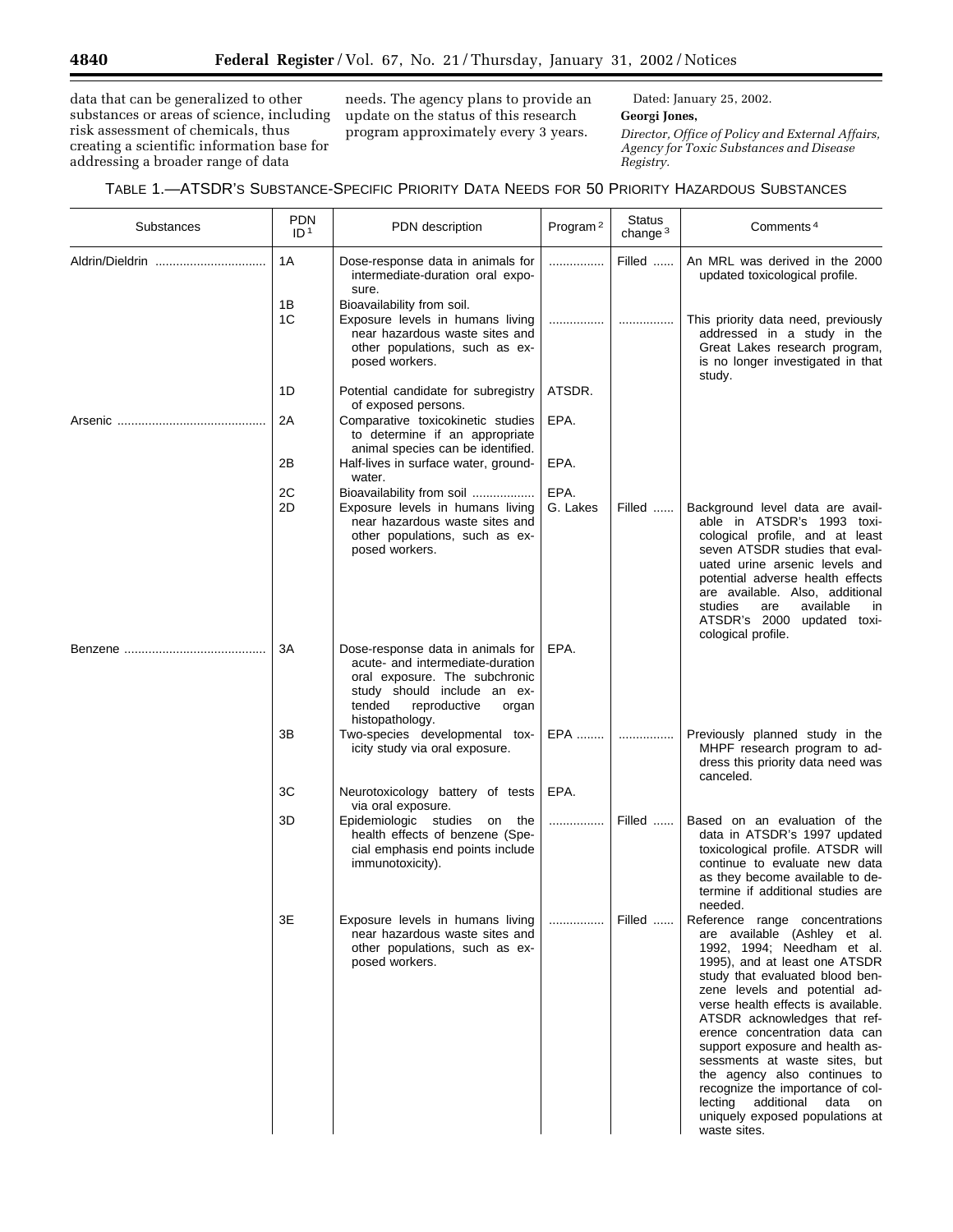| Substances           | <b>PDN</b><br>ID <sup>1</sup> | PDN description                                                                                                                                                                                   | Program <sup>2</sup> | <b>Status</b><br>change $3$ | Comments <sup>4</sup>                                                                                                                                                                                                                                                                                                                                                                                     |
|----------------------|-------------------------------|---------------------------------------------------------------------------------------------------------------------------------------------------------------------------------------------------|----------------------|-----------------------------|-----------------------------------------------------------------------------------------------------------------------------------------------------------------------------------------------------------------------------------------------------------------------------------------------------------------------------------------------------------------------------------------------------------|
|                      | 4A                            | Dose-response data in animals for<br>acute- and intermediate-duration<br>inhalation exposures. The sub-<br>chronic study should include ex-<br>reproductive<br>tended<br>organ<br>histopathology. | EPA.                 |                             |                                                                                                                                                                                                                                                                                                                                                                                                           |
|                      | 4B                            | Two-species developmental tox-<br>icity study via inhalation expo-<br>sure.                                                                                                                       | EPA.                 |                             |                                                                                                                                                                                                                                                                                                                                                                                                           |
|                      | 4C                            | Environmental fate in air; factors<br>affecting bioavailability in air.                                                                                                                           | EPA.                 |                             |                                                                                                                                                                                                                                                                                                                                                                                                           |
|                      | 4D                            | Analytical methods to determine<br>environmental speciation.                                                                                                                                      | .                    | Filled                      | Based on an evaluation of the<br>data in ATSDR's 2000 updated<br>toxicological profile.                                                                                                                                                                                                                                                                                                                   |
|                      | 4E                            | Immunotoxicology battery of tests<br>following oral exposure.                                                                                                                                     | EPA.                 |                             |                                                                                                                                                                                                                                                                                                                                                                                                           |
|                      | 4F                            | Exposure levels in humans living<br>near hazardous waste sites and<br>other populations, such as ex-<br>posed workers.                                                                            | .                    | Filled                      | Reference range concentrations in<br>urine are available (Paschal et<br>al. 1998). ATSDR acknowledges<br>that reference<br>concentration<br>data can support exposure and<br>health assessments at waste<br>sites, but the agency also con-<br>tinues to recognize the impor-<br>tance of collecting additional<br>data on uniquely exposed popu-<br>lations at waste sites.                              |
|                      | 4G                            | Potential candidate for subregistry<br>of exposed persons.                                                                                                                                        | ATSDR.               |                             |                                                                                                                                                                                                                                                                                                                                                                                                           |
|                      | 5A                            | Analytical methods for biological<br>tissues and fluids and environ-<br>mental media.                                                                                                             | .                    | Filled                      | Based on an evaluation of the<br>data in ATSDR's 1999 updated<br>toxicological profile.                                                                                                                                                                                                                                                                                                                   |
|                      | 5Β                            | Exposure levels in humans living<br>near hazardous waste sites and<br>other populations, such as ex-<br>posed workers.                                                                            | G. Lakes             | Filled                      | Referent population urine cad-<br>mium<br>levels<br>available<br>are<br>(NHANES III), and at least nine<br>ATSDR studies that evaluated<br>blood and urine cadmium levels<br>and potential adverse health ef-<br>fects are available.                                                                                                                                                                     |
| Carbon tetrachloride | 6A                            | Dose-response data in animals for<br>chronic oral exposure.<br>The<br>study should include extended<br>reproductive organ and nervous<br>tissue histopathology.                                   |                      |                             |                                                                                                                                                                                                                                                                                                                                                                                                           |
|                      | 6B                            | Immunotoxicology battery of tests   NTP    Filled<br>via oral exposure.                                                                                                                           |                      |                             | NTP dose-finding study and one<br>new study in ATSDR's 1994 up-<br>dated toxicological profile ad-<br>dressed the priority data need.                                                                                                                                                                                                                                                                     |
|                      | 6C                            |                                                                                                                                                                                                   | .                    | Filled                      | One new study in ATSDR's 1994<br>updated toxicological profile pro-<br>vided information on half-life in<br>soil.                                                                                                                                                                                                                                                                                         |
|                      | 6D                            | Exposure levels in humans living<br>near hazardous waste sites and<br>other populations, such as ex-<br>posed workers.                                                                            | .                    | Filled                      | Reference range concentrations in<br>blood are available (Ashley et<br>al. 1992, 1994; Needham et al.<br>1995). ATSDR acknowledges<br>that reference<br>concentration<br>data can support exposure and<br>health assessments at waste<br>sites, but the agency also con-<br>tinues to recognize the impor-<br>tance of collecting additional<br>data on uniquely exposed popu-<br>lations at waste sites. |

 $\equiv$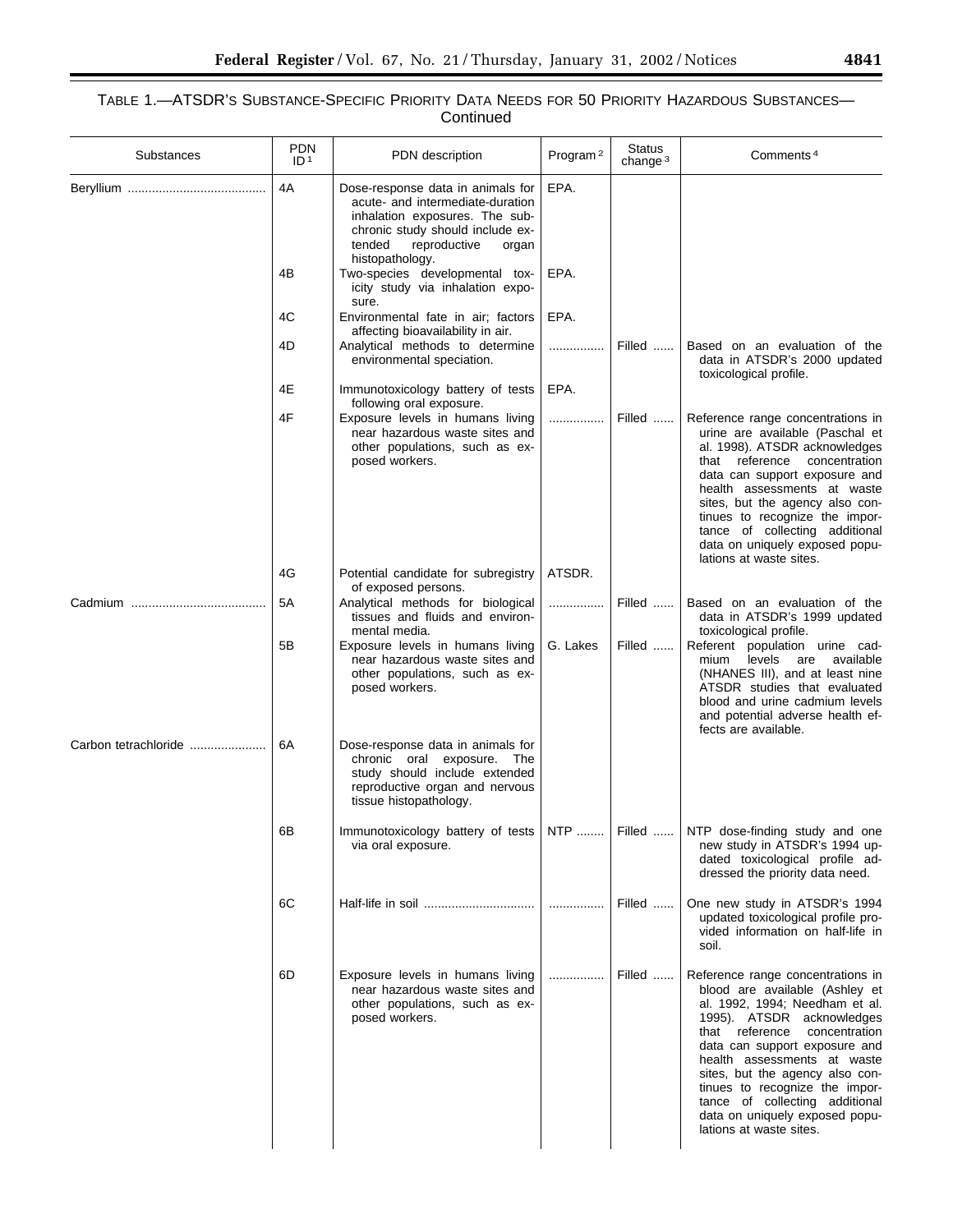## TABLE 1.—ATSDR'S SUBSTANCE-SPECIFIC PRIORITY DATA NEEDS FOR 50 PRIORITY HAZARDOUS SUBSTANCES— Continued

| Substances   | <b>PDN</b><br>ID <sup>1</sup> | PDN description                                                                                                                                                                                                                                                             | Program <sup>2</sup> | <b>Status</b><br>change $3$ | Comments <sup>4</sup>                                                                                                                                                                                                                                                                                                                                                                                         |
|--------------|-------------------------------|-----------------------------------------------------------------------------------------------------------------------------------------------------------------------------------------------------------------------------------------------------------------------------|----------------------|-----------------------------|---------------------------------------------------------------------------------------------------------------------------------------------------------------------------------------------------------------------------------------------------------------------------------------------------------------------------------------------------------------------------------------------------------------|
|              | 6E<br>7A                      | Potential candidate for subregistry<br>of exposed persons.<br>Oral multigenerational studies to                                                                                                                                                                             | ATSDR.<br>MHPF       | Filled                      | Availability of ongoing study in the                                                                                                                                                                                                                                                                                                                                                                          |
|              |                               | evaluate reproductive toxicity.                                                                                                                                                                                                                                             | NTP.                 |                             | MHPF research program and<br>anticipated initiation of an NTP<br>study in 2002.                                                                                                                                                                                                                                                                                                                               |
|              | 7B                            | Bioavailability studies following in-<br>gestion of contaminated media.                                                                                                                                                                                                     |                      |                             |                                                                                                                                                                                                                                                                                                                                                                                                               |
|              | 7C                            | Exposure levels in humans living<br>near hazardous waste sites and<br>other populations potentially ex-<br>posed to chlordane.                                                                                                                                              |                      |                             |                                                                                                                                                                                                                                                                                                                                                                                                               |
|              | 7D                            | Potential candidate for subregistry                                                                                                                                                                                                                                         | ATSDR.               |                             |                                                                                                                                                                                                                                                                                                                                                                                                               |
| Chloroethane | 8A                            | of exposed persons.<br>Dose-response data in animals for<br>acute- and intermediate-duration<br>oral exposures. The subchronic<br>study should include an evalua-<br>tion of immune and nervous<br>system tissues, and extended<br>reproductive<br>organ<br>histopathology. | EPA.                 |                             |                                                                                                                                                                                                                                                                                                                                                                                                               |
|              | 8B                            | Dose-response data in animals for<br>chronic inhalation exposures.<br>The study should include an<br>evaluation of nervous system<br>tissues.                                                                                                                               | EPA.                 |                             |                                                                                                                                                                                                                                                                                                                                                                                                               |
|              | 8C                            | Potential candidate for subregistry<br>of exposed persons.                                                                                                                                                                                                                  | ATSDR.               |                             |                                                                                                                                                                                                                                                                                                                                                                                                               |
| Chloroform   | 9Α                            | Dose-response data in animals for<br>intermediate-duration oral expo-<br>sure.                                                                                                                                                                                              | .                    | Filled                      | An MRL was derived in ATSDR's<br>1997 updated toxicological pro-<br>file.                                                                                                                                                                                                                                                                                                                                     |
|              | 9Β                            | Epidemiologic studies on the<br>health effects of chloroform<br>(Special emphasis end points in-<br>clude cancer, neurotoxicity, re-<br>productive and developmental<br>toxicity, hepatotoxicity, and renal<br>toxicity).                                                   | .                    | Filled                      | Based on an evaluation of the<br>data in ATSDR's 1997 updated<br>toxicological profile. ATSDR will<br>continue to evaluate new data<br>as they become available to de-<br>termine if additional studies are<br>needed.                                                                                                                                                                                        |
|              | 9C                            | Exposure levels in humans living<br>near hazardous waste sites and<br>other populations, such as ex-<br>posed workers.                                                                                                                                                      |                      | Filled                      | Reference range concentrations in<br>blood are available (Ashley et<br>al. 1992, 1994; and Needham et<br>al. 1995). ATSDR acknowledges<br>that reference<br>concentration<br>data can support exposure and<br>health assessments at waste<br>sites, but the agency also con-<br>tinues to recognize the impor-<br>tance of collecting additional<br>data on uniquely exposed popu-<br>lations at waste sites. |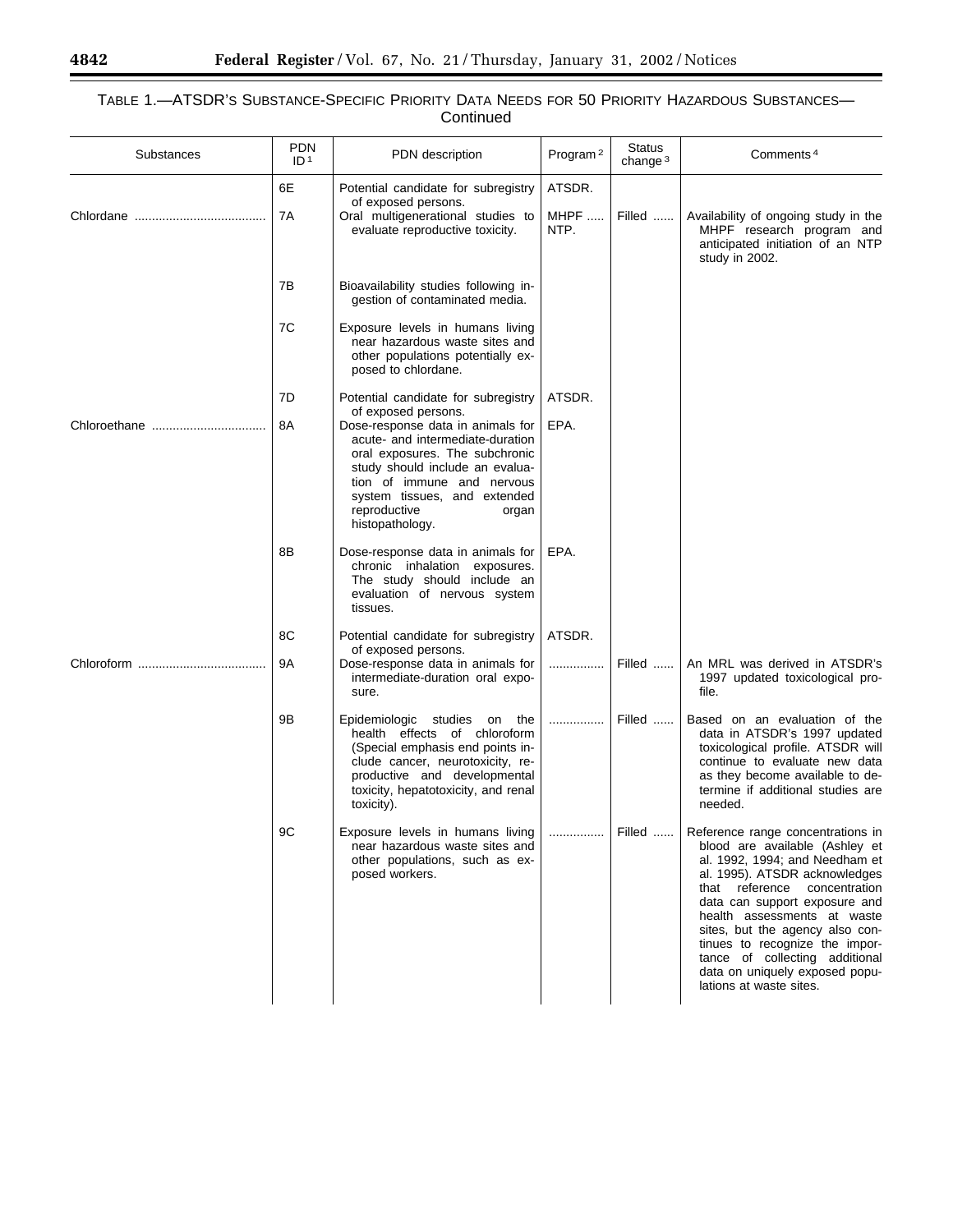| Substances                   | <b>PDN</b><br>ID <sup>1</sup> | PDN description                                                                                                                                                                                                                                                                                           | Program <sup>2</sup> | Status<br>change $3$ | Comments <sup>4</sup>                                                                                                                                                                                                                                                                                                          |
|------------------------------|-------------------------------|-----------------------------------------------------------------------------------------------------------------------------------------------------------------------------------------------------------------------------------------------------------------------------------------------------------|----------------------|----------------------|--------------------------------------------------------------------------------------------------------------------------------------------------------------------------------------------------------------------------------------------------------------------------------------------------------------------------------|
|                              | 9D<br>10A                     | Potential candidate for subregistry<br>of exposed persons.<br>Dose-response data in animals for<br>acute-duration exposure to chro-<br>mium (VI) and (III) via oral expo-<br>sure and for intermediate-dura-<br>tion exposure to chromium (VI)<br>via oral exposure.                                      | ATSDR.<br>EPA.       |                      |                                                                                                                                                                                                                                                                                                                                |
|                              | 10B                           | Multigeneration reproductive tox-<br>icity study via oral exposure to<br>chromium (III) and (VI).                                                                                                                                                                                                         | EPA.                 |                      |                                                                                                                                                                                                                                                                                                                                |
|                              | 10 <sub>C</sub>               | Immunotoxicology battery of tests<br>following oral exposure to chro-<br>mium (III) and (VI).                                                                                                                                                                                                             | EPA.                 |                      |                                                                                                                                                                                                                                                                                                                                |
|                              | 10 <sub>D</sub>               | Two-species developmental tox-<br>icity study via oral exposure to<br>chromium (III) and (VI).                                                                                                                                                                                                            | EPA.                 |                      |                                                                                                                                                                                                                                                                                                                                |
|                              | 10E                           | Exposure levels in humans living<br>near hazardous waste sites and<br>other populations, such as ex-<br>posed workers.                                                                                                                                                                                    | G. Lakes             | Filled               | Reference range concentrations in<br>urine are available (Paschal et<br>al. 1998). Also, at least two<br>ATSDR studies that evaluated<br>urine chromium levels and po-<br>tential adverse health effects are<br>available. In addition, this PDN<br>is being addressed in a study in<br>the Great Lakes research pro-<br>gram. |
|                              | 11A<br>11B                    | Dose-response data in animals for<br>acute- and intermediate-duration<br>exposures via inhalation. The<br>subchronic study should include<br>extended reproductive organ<br>histopathology and evaluation of<br>neurobehavioral<br>and<br>neuropathological end points.<br>Two-species developmental tox- | EPA.<br>EPA.         |                      |                                                                                                                                                                                                                                                                                                                                |
|                              |                               | icity study via oral exposure.<br>Evaluation of the environmental                                                                                                                                                                                                                                         |                      |                      |                                                                                                                                                                                                                                                                                                                                |
|                              | 11C                           | fate of cyanide in soil.                                                                                                                                                                                                                                                                                  | .                    | Filled               | A study addressing the priority<br>data need was submitted by in-<br>dustry to EPA in response to<br>EPA's solicitation for proposals<br>for test rule making. Scientists<br>from EPA and ATSDR reviewed<br>the study and considered that<br>this research need is no longer<br>a priority.                                    |
|                              | 11D                           | Exposure levels in humans living<br>near hazardous waste sites and<br>other populations, such as ex-<br>posed workers.                                                                                                                                                                                    |                      |                      |                                                                                                                                                                                                                                                                                                                                |
|                              | 11E                           | Potential candidate for subregistry<br>of exposed persons.                                                                                                                                                                                                                                                | ATSDR.               |                      |                                                                                                                                                                                                                                                                                                                                |
| 1,2-dibromo-3-chloropro pane | 12A                           | Dose-response data in animals for<br>acute- duration exposure via the<br>oral route (including reproduc-<br>tive organ histopathology).                                                                                                                                                                   |                      |                      |                                                                                                                                                                                                                                                                                                                                |
|                              | 12B                           | Dose-response data in animals for<br>chronic-duration exposure via<br>the oral route (including repro-<br>ductive organ histopathology).                                                                                                                                                                  |                      |                      |                                                                                                                                                                                                                                                                                                                                |
|                              | 12C                           | Two-species developmental tox-<br>icity study via oral exposure.                                                                                                                                                                                                                                          |                      |                      |                                                                                                                                                                                                                                                                                                                                |

▀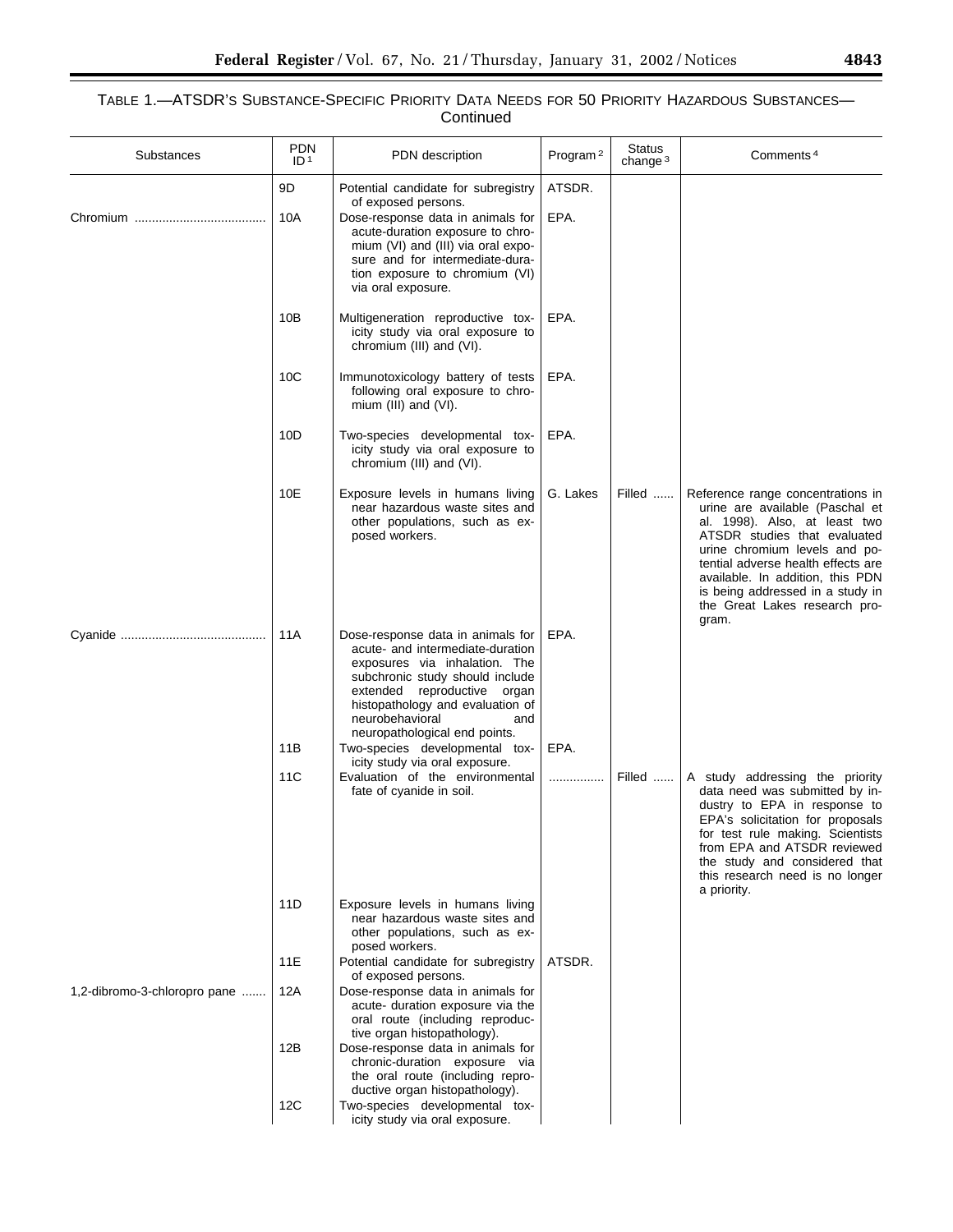## TABLE 1.—ATSDR'S SUBSTANCE-SPECIFIC PRIORITY DATA NEEDS FOR 50 PRIORITY HAZARDOUS SUBSTANCES— Continued

| Substances                 | PDN<br>ID <sup>1</sup> | PDN description                                                                                                                                                                                                                | Program <sup>2</sup> | <b>Status</b><br>change $3$ | Comments <sup>4</sup>                                                                                                                                                                                                                                                                                                                                                         |
|----------------------------|------------------------|--------------------------------------------------------------------------------------------------------------------------------------------------------------------------------------------------------------------------------|----------------------|-----------------------------|-------------------------------------------------------------------------------------------------------------------------------------------------------------------------------------------------------------------------------------------------------------------------------------------------------------------------------------------------------------------------------|
|                            | 12D                    | Immunotoxicology testing battery<br>via oral exposure.                                                                                                                                                                         | .                    | .                           | Previously planned study in the<br>MHPF research program to ad-<br>dress this priority data need was<br>canceled.                                                                                                                                                                                                                                                             |
|                            | 12E                    | Neurotoxicology testing battery via<br>oral exposure.                                                                                                                                                                          |                      |                             | Previously planned study in the<br>MHPF research program to ad-<br>dress this priority data need was<br>canceled.                                                                                                                                                                                                                                                             |
|                            | 12F                    | Exposure levels in humans living<br>near hazardous waste sites and<br>other exposed populations, such<br>as exposed workers.                                                                                                   |                      |                             |                                                                                                                                                                                                                                                                                                                                                                               |
|                            | 12G                    | Potential candidate for subregistry<br>of exposed persons.                                                                                                                                                                     | ATSDR.               |                             |                                                                                                                                                                                                                                                                                                                                                                               |
|                            | 13A<br>13B             | Dose-response data in animals for<br>chronic-duration oral exposure.<br>Comparative toxicokinetic study                                                                                                                        |                      |                             |                                                                                                                                                                                                                                                                                                                                                                               |
|                            | 13C                    | (across routes/species).<br>Bioavailability and bioaccumulation                                                                                                                                                                |                      |                             |                                                                                                                                                                                                                                                                                                                                                                               |
|                            | 13D                    | from soil.<br>Epidemiologic studies on<br>the<br>health of DDT, DDD, and DDE<br>(Special emphasis end points in-<br>clude immunotoxicity, and repro-<br>ductive and developmental tox-                                         | G. Lakes             | Filled                      | Multiple new studies in ATSDR's<br>2000 updated toxicological pro-<br>file and five ongoing studies in<br>the Great Lakes research pro-<br>gram are available.                                                                                                                                                                                                                |
|                            | 13E                    | icity.<br>Exposure levels in humans living<br>near hazardous waste sites and<br>other populations, such as ex-<br>posed workers.                                                                                               | G. Lakes.            |                             |                                                                                                                                                                                                                                                                                                                                                                               |
|                            | 13F                    | Potential candidate for subregistry<br>of exposed persons.                                                                                                                                                                     | ATSDR.               |                             |                                                                                                                                                                                                                                                                                                                                                                               |
| Di(2-ethyl-hexyl)phthalate | 14A                    | Epidemiologic studies on the<br>health effects of DEHP (Special<br>emphasis end points include<br>cancer).                                                                                                                     |                      |                             |                                                                                                                                                                                                                                                                                                                                                                               |
|                            | 14B                    | Dose-response data in animals for<br>acute- and intermediate-duration<br>oral exposures. The subchronic<br>study should include an ex-<br>tended histopathologic evalua-<br>tion of the immunologic and<br>neurologic systems. |                      |                             | This research need is reassigned<br>as a priority data need because<br>of the data in ATSDR's 2000<br>updated toxicological profile.<br>Specifically, the previously de-<br>veloped MRL for acute-duration<br>(1993 toxicological profile) was<br>withdrawn, and a provisional<br>MRL for intermediate-duration<br>was derived replacing the pre-<br>viously established one. |
|                            | 14C                    | Multigeneration reproductive tox-<br>icity study via oral exposure.                                                                                                                                                            |                      |                             | This research need is reassigned<br>as a priority data need based on<br>an evaluation of the data in<br>ATSDR's 2000 updated toxi-<br>cological profile. Also, the NTP<br>Center for the Evaluation of<br>Risks to Human Reproduction<br>Expert Panel Report (October<br>2000) has identified critical data<br>needs for reproductive toxicity                                |
|                            | 14D                    | Comparative toxicokinetic studies<br>(Studies designed to examine<br>how primates metabolize and<br>distribute DEHP as compared<br>with rodents via oral exposure).                                                            |                      |                             | The NTP Center for the Evaluation<br>of Risks to Human Reproduction<br>Expert Panel Report (October<br>2000) has also identified critical<br>data needs for toxicokinetic in-<br>formation.                                                                                                                                                                                   |
|                            | 14E                    | Exposure levels in humans living<br>near hazardous waste sites and<br>other populations, such as ex-<br>posed workers.                                                                                                         |                      |                             |                                                                                                                                                                                                                                                                                                                                                                               |
|                            | 14F                    | Potential candidate for subregistry<br>of exposed persons.                                                                                                                                                                     | ATSDR.               |                             |                                                                                                                                                                                                                                                                                                                                                                               |

-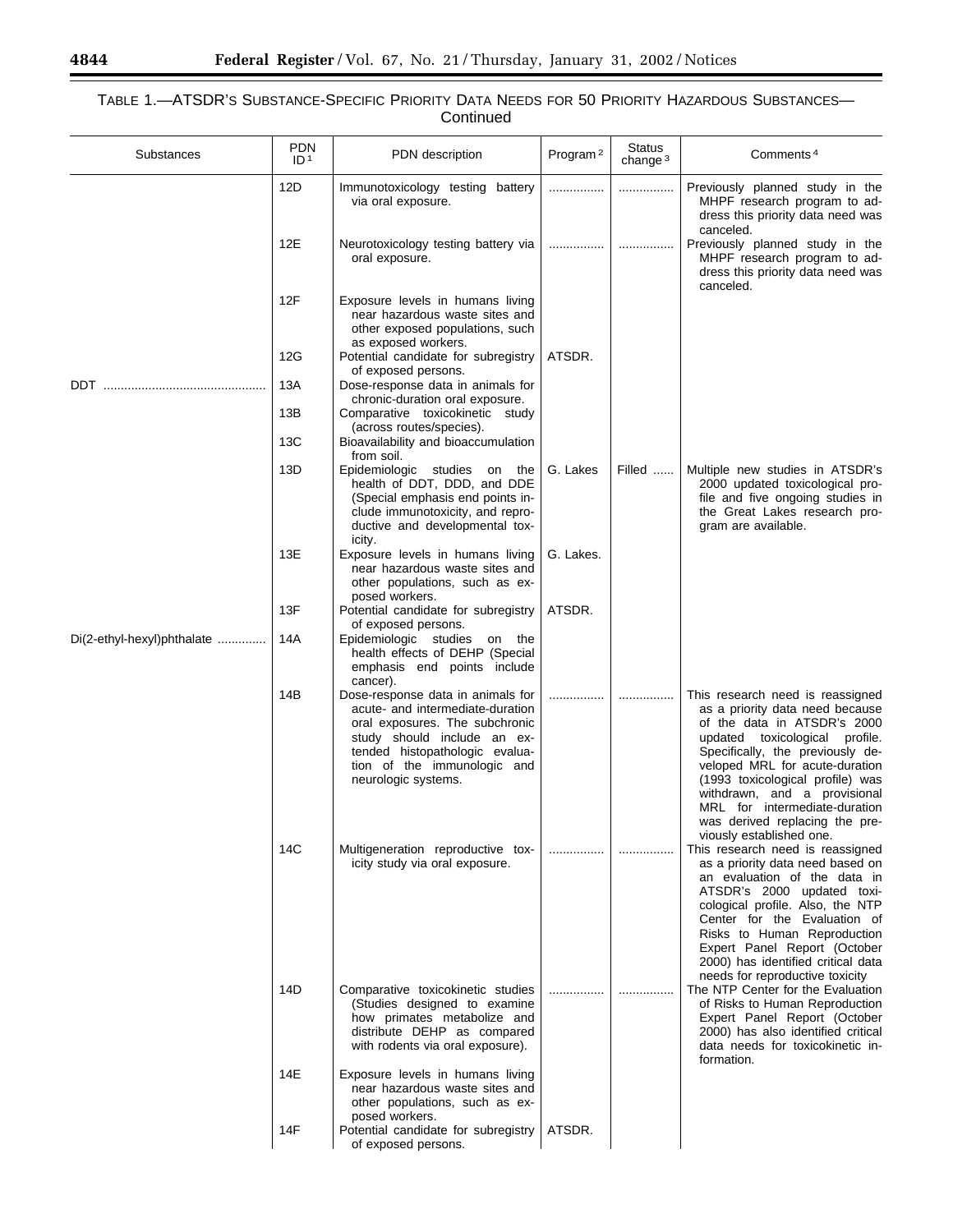| Substances                                               | <b>PDN</b><br>ID <sup>1</sup> | PDN description                                                                                                                                                                                   | Program <sup>2</sup> | <b>Status</b><br>change $3$ | Comments <sup>4</sup>                                                                                             |
|----------------------------------------------------------|-------------------------------|---------------------------------------------------------------------------------------------------------------------------------------------------------------------------------------------------|----------------------|-----------------------------|-------------------------------------------------------------------------------------------------------------------|
| Di-n-butyl phthalate                                     | 15A                           | Dose-response data in animals for<br>acute-duration exposure via the<br>oral route.                                                                                                               | <b>NTP</b>           | Filled                      | NTP completed a 14-day study.                                                                                     |
|                                                          | 15B                           | Dose-response data in animals for<br>chronic-duration exposure via<br>the oral route.                                                                                                             |                      |                             |                                                                                                                   |
|                                                          | 15C                           | Carcinogenicity studies via oral ex-<br>posure.                                                                                                                                                   |                      |                             |                                                                                                                   |
|                                                          | 15D                           | <i>In vivo</i> genotoxicity studies                                                                                                                                                               | MHPF                 | Filled                      | Availability of ongoing studies in<br>the MHPF research program.                                                  |
|                                                          | 15E                           | Immunotoxicology studies via oral<br>exposure.                                                                                                                                                    | .                    |                             | Previously planned study in the<br>MHPF research program to ad-<br>dress this priority data need was<br>canceled. |
|                                                          | 15F                           | Neurotoxicity studies via oral ex-<br>posure.                                                                                                                                                     |                      |                             | Previously planned study in the<br>MHPF research program to ad-<br>dress this priority data need was<br>canceled. |
|                                                          | 15G                           | Exposure levels in humans living<br>near hazardous waste sites and<br>other populations, such as ex-<br>posed workers.                                                                            |                      |                             |                                                                                                                   |
|                                                          | 15H                           | Environmental fate of di-n-butyl<br>phthalate<br>in<br>environmental<br>media.                                                                                                                    |                      |                             |                                                                                                                   |
|                                                          | 151                           | Bioavailability in contaminated en-<br>vironmental media near haz-<br>ardous waste sites.                                                                                                         |                      |                             |                                                                                                                   |
|                                                          | 15J                           | Potential candidate for subregistry<br>of exposed persons.                                                                                                                                        | ATSDR.               |                             |                                                                                                                   |
|                                                          | 16A                           | Immunotoxicology testing battery<br>following oral exposure.                                                                                                                                      |                      |                             |                                                                                                                   |
|                                                          | 16B                           | Exposure levels of disulfoton in tis-<br>sues/fluids for populations living<br>near hazardous waste sites and<br>other populations, such as ex-<br>posed workers.                                 |                      |                             |                                                                                                                   |
|                                                          | 16C                           | Disulfoton should be considered<br>as a potential candidate for a<br>subregistry of exposed persons.                                                                                              | ATSDR.               |                             |                                                                                                                   |
| Endosulfan $(\alpha, \beta, \text{ and } \text{suffix})$ | 17A                           | Acute-duration oral exposure.                                                                                                                                                                     |                      |                             |                                                                                                                   |
|                                                          | 17B                           | Data on sensitive neurologic end<br>point following oral exposure.                                                                                                                                |                      |                             |                                                                                                                   |
|                                                          | 17C                           | Exposure levels in humans living<br>near hazardous waste sites and<br>other populations, such as ex-<br>posed workers.                                                                            |                      |                             |                                                                                                                   |
|                                                          | 17D                           | Data on the bioavailability of<br>endosulfan from soil.                                                                                                                                           |                      |                             |                                                                                                                   |
|                                                          | 17E                           | Potential candidate for subregistry<br>of exposed persons.                                                                                                                                        | ATSDR.               |                             |                                                                                                                   |
| Endrin/endrin aldehyde                                   | 18A                           | Dose-response animal data for<br>acute oral exposure to endrin.                                                                                                                                   |                      |                             |                                                                                                                   |
|                                                          | 18B                           | Multigeneration reproductive tox-<br>icity studies via oral exposure to<br>endrin.                                                                                                                | NTP.                 |                             |                                                                                                                   |
|                                                          | 18C                           | Accurately<br>describe<br>the<br>toxicokinetics of endrin and its<br>degradation products and iden-<br>tify the animal species to be<br>used as the most appropriate<br>model for human exposure. |                      |                             |                                                                                                                   |
|                                                          | 18D                           | Exposure levels for endrin and its<br>degradation products in humans<br>living near hazardous waste<br>sites.                                                                                     |                      |                             |                                                                                                                   |

 $\equiv$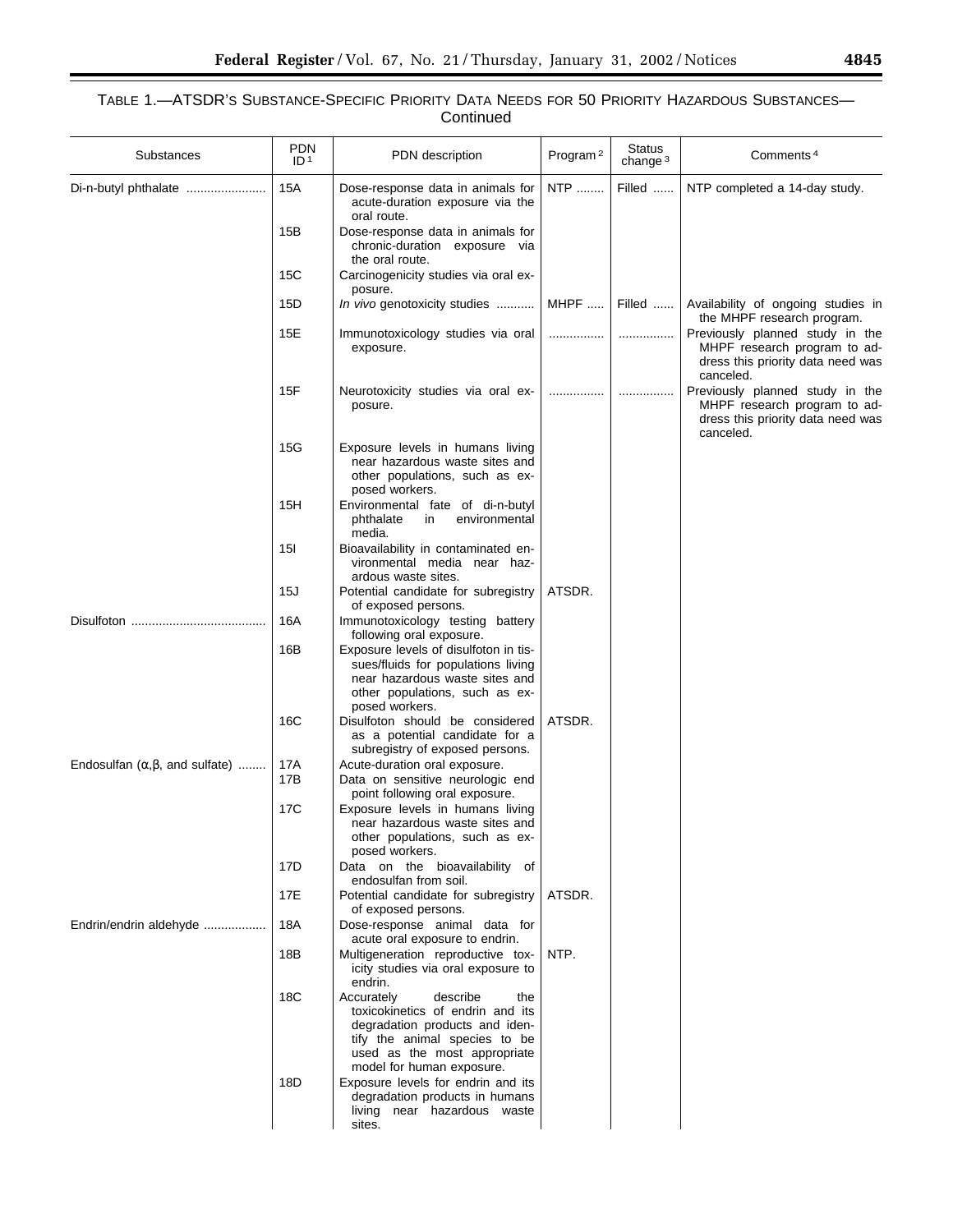## TABLE 1.—ATSDR'S SUBSTANCE-SPECIFIC PRIORITY DATA NEEDS FOR 50 PRIORITY HAZARDOUS SUBSTANCES— Continued

| Substances                                                          | <b>PDN</b><br>ID <sup>1</sup> | PDN description                                                                                                                                                                                                                                                                                                                                                                                                                                                                                                                                         | Program <sup>2</sup> | <b>Status</b><br>change $3$ | Comments <sup>4</sup>                                                                                                                                                                                                                                                                                                                              |
|---------------------------------------------------------------------|-------------------------------|---------------------------------------------------------------------------------------------------------------------------------------------------------------------------------------------------------------------------------------------------------------------------------------------------------------------------------------------------------------------------------------------------------------------------------------------------------------------------------------------------------------------------------------------------------|----------------------|-----------------------------|----------------------------------------------------------------------------------------------------------------------------------------------------------------------------------------------------------------------------------------------------------------------------------------------------------------------------------------------------|
| Heptachlor/heptachlor epoxide                                       | 18E<br>18F<br>19A<br>19B      | Accurately describe the environ-<br>mental fate of endrin, including<br>environmental breakdown prod-<br>ucts and rates, media half-lives,<br>and chemical and physical prop-<br>erties of the breakdown prod-<br>ucts that help predict mobility<br>and volatility.<br>Potential candidate for subregistry<br>of exposed persons.<br>Dose-response animal data for<br>acute- and intermediate-duration<br>oral<br>exposures,<br>including<br>immunopathology.<br>Multigeneration reproductive tox-<br>icity studies via the oral route of<br>exposure. | ATSDR.<br>NTP        | Filled                      | Availability of publication "The ef-<br>fects of perinatal/juvenile hepta-<br>chlor exposure on adult immune<br>and reproductive system func-<br>tion in rats" by Smialowicz et al.<br>(2001), Toxicological Sciences                                                                                                                              |
|                                                                     | 19C                           | Two-species developmental tox-<br>icity studies via the oral route of<br>exposure.                                                                                                                                                                                                                                                                                                                                                                                                                                                                      |                      |                             | 61:164-75.                                                                                                                                                                                                                                                                                                                                         |
|                                                                     | 19D                           | Exposure levels in humans living<br>near hazardous waste sites and<br>other populations, such as ex-<br>posed workers.                                                                                                                                                                                                                                                                                                                                                                                                                                  |                      |                             |                                                                                                                                                                                                                                                                                                                                                    |
|                                                                     | 19E                           | Bioavailability from contaminated<br>air, water, and soil and bio-<br>accumulation potential.                                                                                                                                                                                                                                                                                                                                                                                                                                                           |                      |                             |                                                                                                                                                                                                                                                                                                                                                    |
|                                                                     | 19F                           | Potential candidate for subregistry<br>of exposed persons.                                                                                                                                                                                                                                                                                                                                                                                                                                                                                              | ATSDR.               |                             |                                                                                                                                                                                                                                                                                                                                                    |
| Hexachloro-butadiene                                                | 20A                           | Dose-response data in animals for<br>acute-duration exposure via the<br>oral route.                                                                                                                                                                                                                                                                                                                                                                                                                                                                     |                      |                             |                                                                                                                                                                                                                                                                                                                                                    |
|                                                                     | 20 <sub>B</sub>               | Exposure levels in humans living<br>near hazardous waste sites and<br>other populations, such as ex-<br>posed workers.                                                                                                                                                                                                                                                                                                                                                                                                                                  |                      |                             |                                                                                                                                                                                                                                                                                                                                                    |
|                                                                     | 20C                           | Environmental fate studies that de-<br>termine the extent to which<br>hexachlorobutadiene volatilizes<br>from soil, and studies that deter-<br>mine the reactions and rates                                                                                                                                                                                                                                                                                                                                                                             |                      |                             |                                                                                                                                                                                                                                                                                                                                                    |
|                                                                     | 20D                           | which drive degradation in soil.<br>Bioavailability studies in soil and<br>plants.                                                                                                                                                                                                                                                                                                                                                                                                                                                                      |                      |                             |                                                                                                                                                                                                                                                                                                                                                    |
|                                                                     | 20E                           | Potential candidate for subregistry<br>of exposed person.                                                                                                                                                                                                                                                                                                                                                                                                                                                                                               | ATSDR.               |                             |                                                                                                                                                                                                                                                                                                                                                    |
| Hexachloro-cyclohexane $(\alpha, \beta, \delta)$<br>and $\gamma$ ). | 21A                           | Dose-response data for chronic-<br>duration oral exposure.                                                                                                                                                                                                                                                                                                                                                                                                                                                                                              | .                    | Filled                      | An MRL was derived in ATSDR's<br>1999 updated toxicological pro-<br>file.                                                                                                                                                                                                                                                                          |
|                                                                     | 21B                           | Mechanistic<br>studies<br>on<br>the<br>neurotoxicity, hepatotoxicity, re-<br>productive<br>toxicity,<br>and<br>immunotoxicity<br>οf<br>hexachlorocyclohexane.                                                                                                                                                                                                                                                                                                                                                                                           |                      |                             |                                                                                                                                                                                                                                                                                                                                                    |
|                                                                     | 21C                           | Exposure levels in humans living<br>near hazardous waste sites and<br>other populations, such as ex-<br>posed workers.                                                                                                                                                                                                                                                                                                                                                                                                                                  | .                    | Filled                      | Reference range concentrations in<br>blood are available. ATSDR ac-<br>knowledges that reference con-<br>centration data can support ex-<br>posure and health assessments<br>at waste sites, but the agency<br>also continues to recognize the<br>importance of collecting addi-<br>tional data on uniquely exposed<br>populations at waste sites. |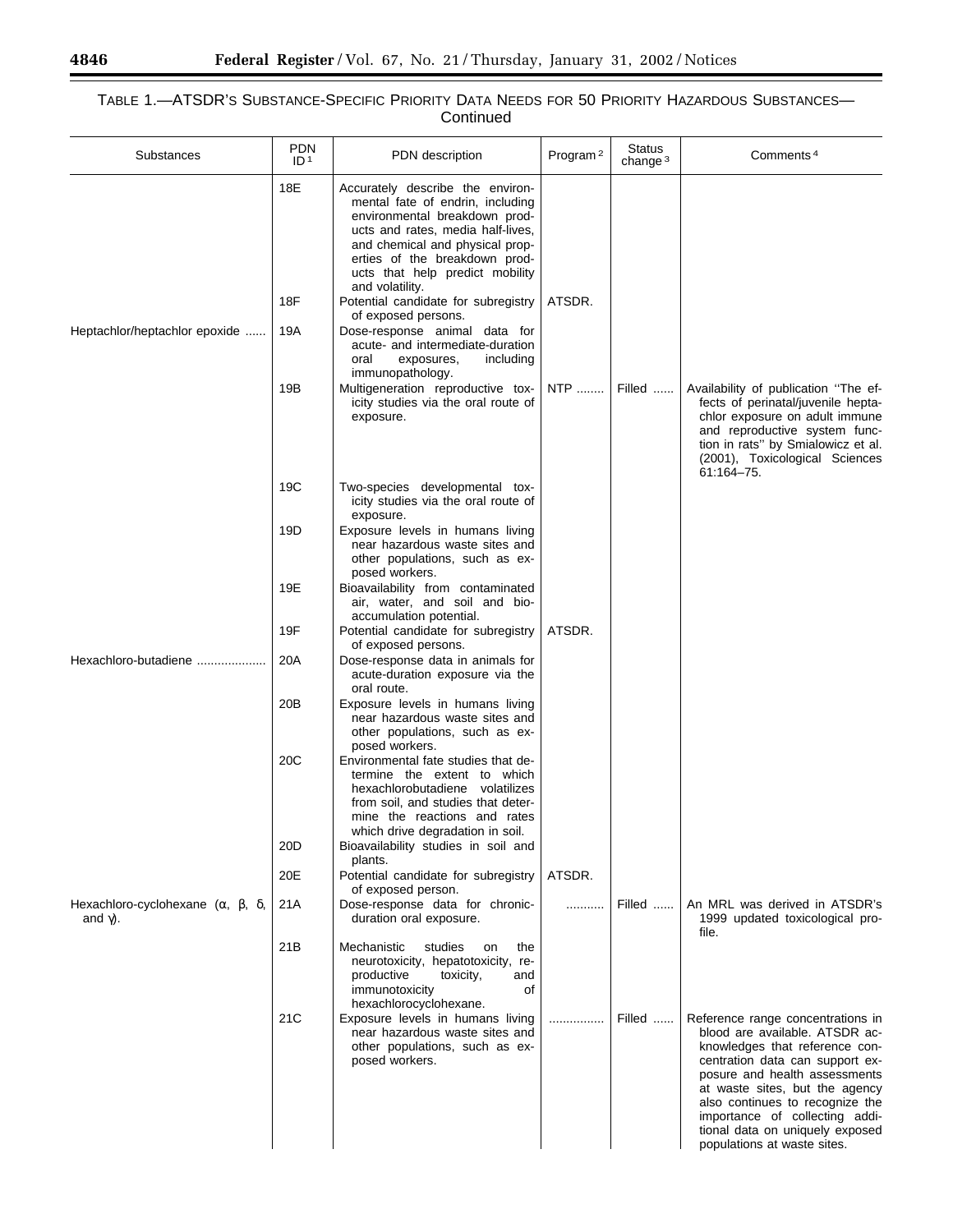| Substances | <b>PDN</b><br>ID <sup>1</sup> | PDN description                                                                                                                                                                                                                                                                                                                                                   | Program <sup>2</sup> | <b>Status</b><br>change $3$ | Comments <sup>4</sup>                                                                                                                                                                                                                        |
|------------|-------------------------------|-------------------------------------------------------------------------------------------------------------------------------------------------------------------------------------------------------------------------------------------------------------------------------------------------------------------------------------------------------------------|----------------------|-----------------------------|----------------------------------------------------------------------------------------------------------------------------------------------------------------------------------------------------------------------------------------------|
|            | 21D                           | Potential candidate for subregistry<br>of exposed persons.                                                                                                                                                                                                                                                                                                        | ATSDR.               |                             |                                                                                                                                                                                                                                              |
|            | 22A                           | Mechanistic studies on the neuro-<br>toxic effects of lead.                                                                                                                                                                                                                                                                                                       | MHPF                 | Filled                      | Multiple new studies (13 publica-<br>tions from the MHPF research<br>program + numerous new pub-<br>lished studies in ATSDR's 1999<br>updated toxicological profile) are<br>available.                                                       |
|            | 22B                           | Analytical methods for tissue lev-<br>els.                                                                                                                                                                                                                                                                                                                        | MHPF                 | Filled                      | A publication from the MHPF re-<br>search program and numerous<br>studies in ATSDR's 1999 toxi-<br>cological profile are available.                                                                                                          |
|            | 22C                           | Exposure levels in humans living<br>near hazardous waste sites and<br>other populations, such as ex-<br>posed workers.                                                                                                                                                                                                                                            | MHPF<br>G. Lakes     | Filled                      | Referent population blood and<br>urine lead levels are available<br>(NHANES III; Paschal et al.<br>1998), and at least 19 ATSDR<br>studies that evaluated blood<br>lead levels and potential ad-<br>verse health effects are avail-<br>able. |
|            | 23A                           | Dose-response data for acute- and<br>intermediate-duration oral expo-<br>sures (the subchronic study<br>should<br>include<br>reproductive<br>histopathology and an evalua-<br>tion of immunologic parameters<br>including manganese effects on<br>plaque-forming cells (SRBC),<br>surface markers (D4:D8 ratio),<br>and delayed hypersensitivity re-<br>actions). | $MHPF$<br>EPA        | Filled                      | Availability of ongoing studies in<br>the MHPF research program.                                                                                                                                                                             |
|            | 23B                           | Toxicokinetic studies on animals to<br>investigate uptake and absorp-<br>tion, relative uptake of differing<br>manganese compounds, metab-<br>olism of manganese, and inter-<br>action of manganese with other<br>substances following oral expo-<br>sure.                                                                                                        | MHPF<br><b>EPA</b>   | Filled                      | Avaialbiltiy of ongoing studies in<br>the MHPF research program.                                                                                                                                                                             |
|            | 23C                           | Epidemiological studies on the<br>health effects of manganese<br>(Special emphasis end points in-<br>clude neurologic, reproductive,<br>developmental,<br>immunologic,<br>and cancer).                                                                                                                                                                            |                      | Filled                      | Based on evaluation of the data in<br>ATSDR's 2000 updated toxi-<br>cological profile. ATSDR will<br>continue to evaluate new data<br>as they become available to de-<br>termine if additional studies are<br>needed.                        |
|            | 23D                           | Exposure levels in humans living<br>near hazardous waste sites and<br>other populations, such as ex-<br>posed workers.                                                                                                                                                                                                                                            |                      |                             |                                                                                                                                                                                                                                              |
|            | 23E                           | Relative bioavailability of different<br>compounds and<br>manganese<br>bioavialability<br>of manganese<br>from soil.                                                                                                                                                                                                                                              | EPA.                 |                             |                                                                                                                                                                                                                                              |
|            | 24A                           | Multigeneration reproductive tox-<br>icity study via oral exposure.                                                                                                                                                                                                                                                                                               | MHPF                 | Filled                      | Three publications from the MHPF<br>research program are available.                                                                                                                                                                          |
|            | 24B                           | Dose-response data in animals for<br>chronic-duration oral exposure.                                                                                                                                                                                                                                                                                              | EPA                  | Filled                      | An MRL was derived in ATSDR's<br>1999 updated toxicological pro-<br>file.                                                                                                                                                                    |
|            | 24C                           | Immunotoxicology battery of tests<br>via oral exposure.                                                                                                                                                                                                                                                                                                           | EPA.                 |                             |                                                                                                                                                                                                                                              |

▀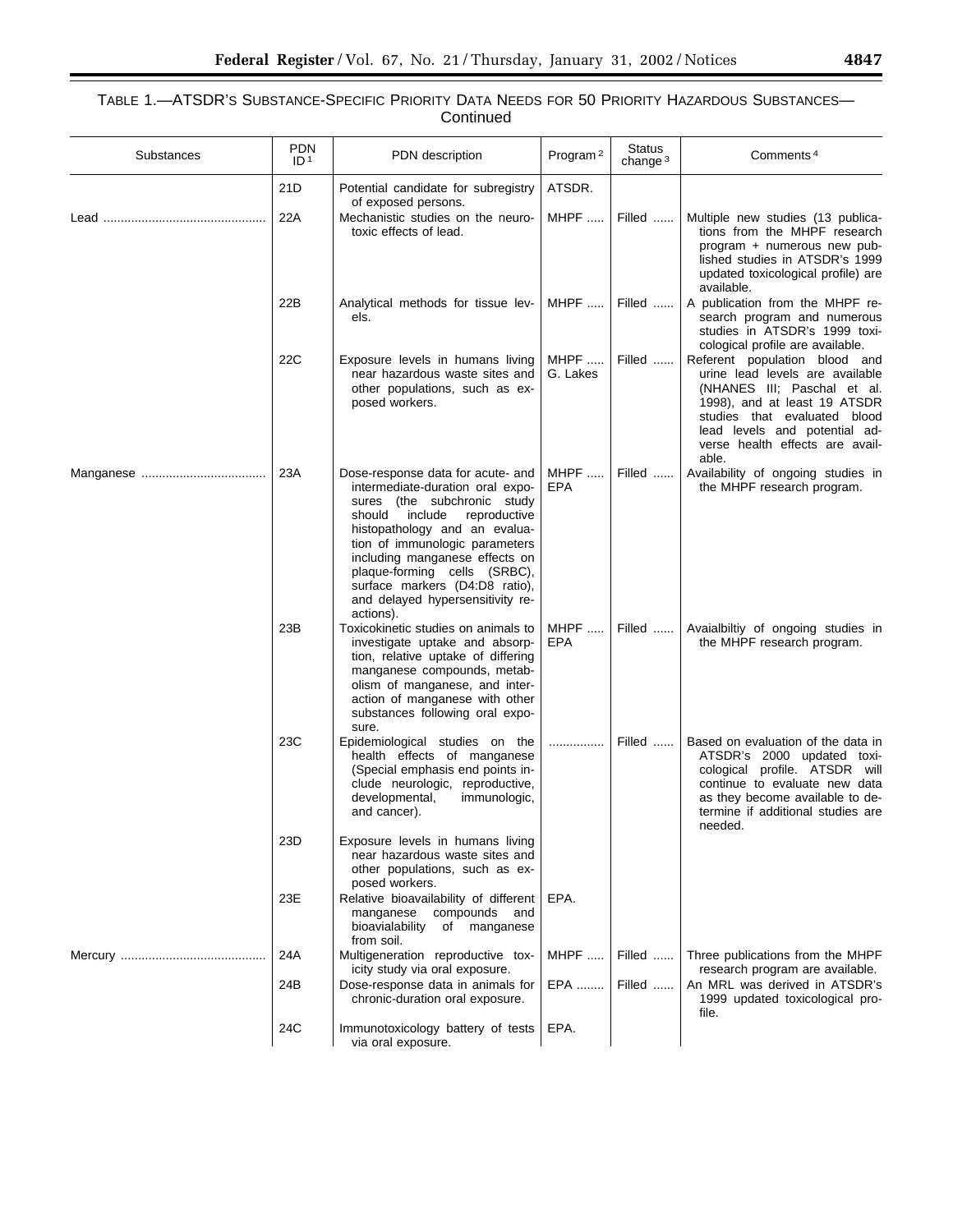## TABLE 1.—ATSDR'S SUBSTANCE-SPECIFIC PRIORITY DATA NEEDS FOR 50 PRIORITY HAZARDOUS SUBSTANCES— Continued

| Substances         | <b>PDN</b><br>ID <sup>1</sup> | PDN description                                                                                                                                                                                                             | Program <sup>2</sup> | <b>Status</b><br>change $3$ | Comments <sup>4</sup>                                                                                                                                                                                                                                                                                                                                                                                                                                    |
|--------------------|-------------------------------|-----------------------------------------------------------------------------------------------------------------------------------------------------------------------------------------------------------------------------|----------------------|-----------------------------|----------------------------------------------------------------------------------------------------------------------------------------------------------------------------------------------------------------------------------------------------------------------------------------------------------------------------------------------------------------------------------------------------------------------------------------------------------|
|                    | 24D                           | Exposure levels in humans living<br>near hazardous waste sites and<br>other populations, such as ex-<br>posed workers.                                                                                                      | G. Lakes             | Filled                      | Background levels data are avail-<br>able in ATSDR's 1997 updated<br>toxicological profile, and multiple<br>studies that evaluated blood,<br>urine, and hair mercury levels<br>and potential adverse health ef-<br>fects are available (Five ATSDR<br>studies + at least eight ongoing<br>studies of the Great Lakes re-<br>search program).                                                                                                             |
|                    | 24E                           | Potential candidate for subregistry<br>of exposed persons.                                                                                                                                                                  | ATSDR.               |                             |                                                                                                                                                                                                                                                                                                                                                                                                                                                          |
|                    | 25A                           | Evaluate neurologic effects after<br>long-term, low-level oral expo-<br>sure.                                                                                                                                               | .                    | Filled                      | Based on an evaluation of the<br>data in ATSDR's 2000 updated<br>toxicological profile.                                                                                                                                                                                                                                                                                                                                                                  |
|                    | 25B                           | Exposure levels of methoxychlor<br>and primary metabolities in hu-<br>mans living near hazardous<br>waste sites and in those individ-<br>uals with the potential to ingest<br>it.                                           |                      |                             |                                                                                                                                                                                                                                                                                                                                                                                                                                                          |
|                    | 25C<br>25D                    | Evaluate the fate, transport, and<br>levels of the degradation prod-<br>ucts of methoxychlor in soil.                                                                                                                       | ATSDR.               |                             |                                                                                                                                                                                                                                                                                                                                                                                                                                                          |
|                    |                               | Potential candidate for subregistry<br>of exposed persons.                                                                                                                                                                  |                      |                             |                                                                                                                                                                                                                                                                                                                                                                                                                                                          |
| Methylene chloride | 26A                           | Dose-response data in animals for<br>acute- and intermediate-duration<br>oral exposure. The subchronic<br>study should include extended<br>reproductive<br>organ<br>histopathology, neuropathology,<br>and immunopathology. | EPA<br>Vol Res.      | Filled                      | ATSDR accepted HSIA's toxicity<br>study for acute- and inter-<br>mediate-exposure duration in<br>February 1997. ATSDR accept-<br>ed HSIAs immunotoxicity study<br>inhalation in November<br>via<br>2000. Currently, HSIA is con-<br>ducting PBPK modeling to ob-<br>tain data for oral exposure using<br>the data from its inhalation<br>study. Neurotoxicity screening<br>battery testing remains in the<br>ATSDR/EPA test rule under de-<br>velopment. |
|                    | 26B                           | Two-species developmental tox-<br>icity study via the oral route.                                                                                                                                                           | EPA<br>Vol Res.      | Filled                      | ATSDR accepted HSIA's study in<br>February 1997.                                                                                                                                                                                                                                                                                                                                                                                                         |
|                    | 26C                           | Exposure levels in humans living<br>near hazardous waste sites and<br>other populations, such as ex-<br>posed workers.                                                                                                      | .                    | Filled                      | Reference range concentrations in<br>blood are available (Ashley et<br>al. 1992, 1994; Needham et al.<br>1995). ATSDR acknowledges<br>that reference concentration<br>data can support exposure and<br>health assessments at waste<br>sites, but the agency also con-<br>tinues to recognize the impor-<br>tance of collecting additional<br>data on uniquely exposed popu-<br>lations at waste sites.                                                   |
|                    | 26D                           | Potential candidate for subregistry<br>of exposed persons.                                                                                                                                                                  | ATSDR.               |                             |                                                                                                                                                                                                                                                                                                                                                                                                                                                          |
|                    | 27A                           | Epidemiologic studies on the<br>health effects of nickel (Special<br>emphasis end points include re-<br>productive toxicity.                                                                                                | .                    | Filled                      | At least two new relevant studies<br>in ATSDR's 1997 updated toxi-<br>cological profile are available.<br>ATSDR will continue to evaluate<br>new data as they become avail-<br>able to determine if additional<br>studies are needed.                                                                                                                                                                                                                    |
|                    | 27B                           | Two-species developmental tox-<br>icity study via the oral route.                                                                                                                                                           | EPA                  | Filed                       | In ATSDR's 1997 updated toxi-<br>cological profile, a new study<br>confirming the results of two<br>previous studies is available                                                                                                                                                                                                                                                                                                                        |

Ξ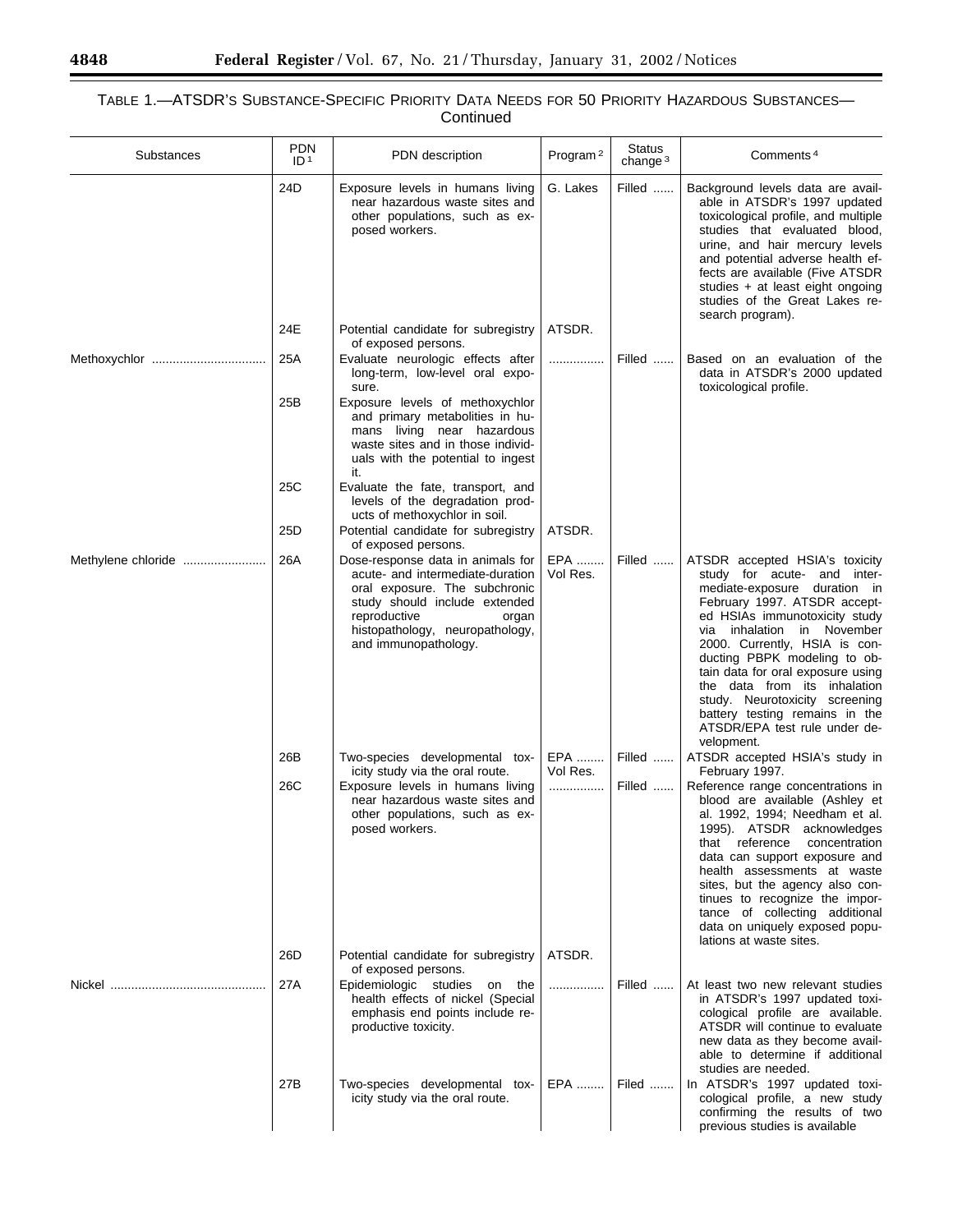| Substances                    | <b>PDN</b><br>ID <sup>1</sup> | PDN description                                                                                                                                                                                                             | Program <sup>2</sup> | Status<br>change $3$ | Comments <sup>4</sup>                                                                                                                                                                                                                                                                        |
|-------------------------------|-------------------------------|-----------------------------------------------------------------------------------------------------------------------------------------------------------------------------------------------------------------------------|----------------------|----------------------|----------------------------------------------------------------------------------------------------------------------------------------------------------------------------------------------------------------------------------------------------------------------------------------------|
|                               | 27C                           | Dose-response data in animals for<br>acute- and intermediate-duration<br>oral exposures.                                                                                                                                    | EPA.                 |                      |                                                                                                                                                                                                                                                                                              |
|                               | 27 <sub>D</sub>               | Neurotoxicology battery of tests<br>via oral exposure.                                                                                                                                                                      | EPA.                 |                      |                                                                                                                                                                                                                                                                                              |
|                               | 27E<br>27F                    | Bioavailability of nickel from soil<br>Exposure levels in humans living<br>near hazardous waste sites and<br>other populations, such as ex-<br>posed workers.                                                               | EPA.<br>G. Lakes     | Filled               | Based on availability of the study<br>in the Great Lakes research pro-<br>gram and an evaluation of<br>ATSDR's 1997 updated toxi-<br>cological profile.                                                                                                                                      |
|                               | 27G                           | Potential candidate for subregistry<br>of exposed persons.                                                                                                                                                                  | ATSDR.               |                      |                                                                                                                                                                                                                                                                                              |
| PAHs (Includes 15 substances) | 28A                           | Dose-response data in animals for<br>intermediate-duration oral expo-<br>sures. The subchronic study<br>should include extended repro-<br>ductive organ histopathology<br>and immunopathology.                              | MHPF                 | Filled               | MRLs for four PAHs were derived<br>in ATSDR's 1995<br>updated<br>toxological profile. A publication<br>from the MHPF research pro-<br>gram addressing this priority<br>data need is available.                                                                                               |
|                               | 28B                           | Two-species developmental tox-<br>icity study via inhalation or oral<br>exposure.                                                                                                                                           | MHPF                 | Filled               | Ongoing studies in the MHPF re-<br>search program and one publi-<br>cation from the program are<br>available.                                                                                                                                                                                |
|                               | 28C                           | Mechanistic studies on PAHs, on<br>how mixtures of PAHs can influ-<br>ence the ultimate activation of<br>PAHs, and on how PAHs affect<br>rapidly proliferating tissues.                                                     | MHPF                 | Filled               | At least 12 new studies in<br>ATSDR's 1995 updated toxi-<br>cological profile and two publica-<br>tions from the MHPF research<br>program are available.                                                                                                                                     |
|                               | 28D                           | Dose-response data in animals for<br>acute- and intermediate-duration<br>inhalation exposures. the sub-<br>chronic study should include ex-<br>tended<br>reproductive<br>organ<br>histopathology<br>and<br>immunopathology. | MHPF                 | Filled               | Ongoing studies in the MHPF re-<br>search program and one publi-<br>cation from the program are<br>available.                                                                                                                                                                                |
|                               | 28E                           | Epidemiologic studies on the<br>health effects of PAHs (Special<br>emphasis end points include<br>cancer, dermal, hemolymphatic,<br>and hepatic toxicity.                                                                   | .                    | Filled               | At least three new studies in<br>ATSDR's 1995 updated toxi-<br>cological profile are available.<br>ATSDR will continue to evaluate<br>new data as they become avail-<br>able to determine if additional<br>studies are needed.                                                               |
|                               | 28F                           | Exposure levels in humans living<br>near hazardous waste sites and<br>other populations, such as ex-<br>posed workers.                                                                                                      | G. Lakes             | Filled               | Based on ongoing study in the<br>Great Lakes research program<br>and an evaluation of the ATSDR<br>1995 updated toxicological pro-<br>file. Also, the agency continues<br>to recognize the importance of<br>collecting additional data on<br>uniquely exposed populations at<br>waste sites. |
|                               | 28G                           | Potential candidate for subregistry<br>of exposed persons.                                                                                                                                                                  | ATSDR.               |                      |                                                                                                                                                                                                                                                                                              |
|                               | 29A                           | Dose-response data in animals for<br>acute- and intermediate-duration<br>oral exposures.                                                                                                                                    | G. Lakes             |                      | Although an MRL for intermediate-<br>exposure duration was derived<br>in ATSDR's 2000 updated toxi-<br>cological profile, an MRL for<br>acute-exposure duration is still<br>lacking.                                                                                                         |
|                               | 29B                           | Biodegradation of PCBs in water;<br>bioavailability of PCBs in air,<br>water, and soil.                                                                                                                                     |                      |                      |                                                                                                                                                                                                                                                                                              |
|                               | 29C                           | Dose-response data in animals for<br>acute- and intermediate-duration<br>inhalation exposures. The sub-<br>chronic study should include ex-<br>reproductive<br>tended<br>organ<br>histopathology.                           |                      |                      |                                                                                                                                                                                                                                                                                              |

 $\equiv$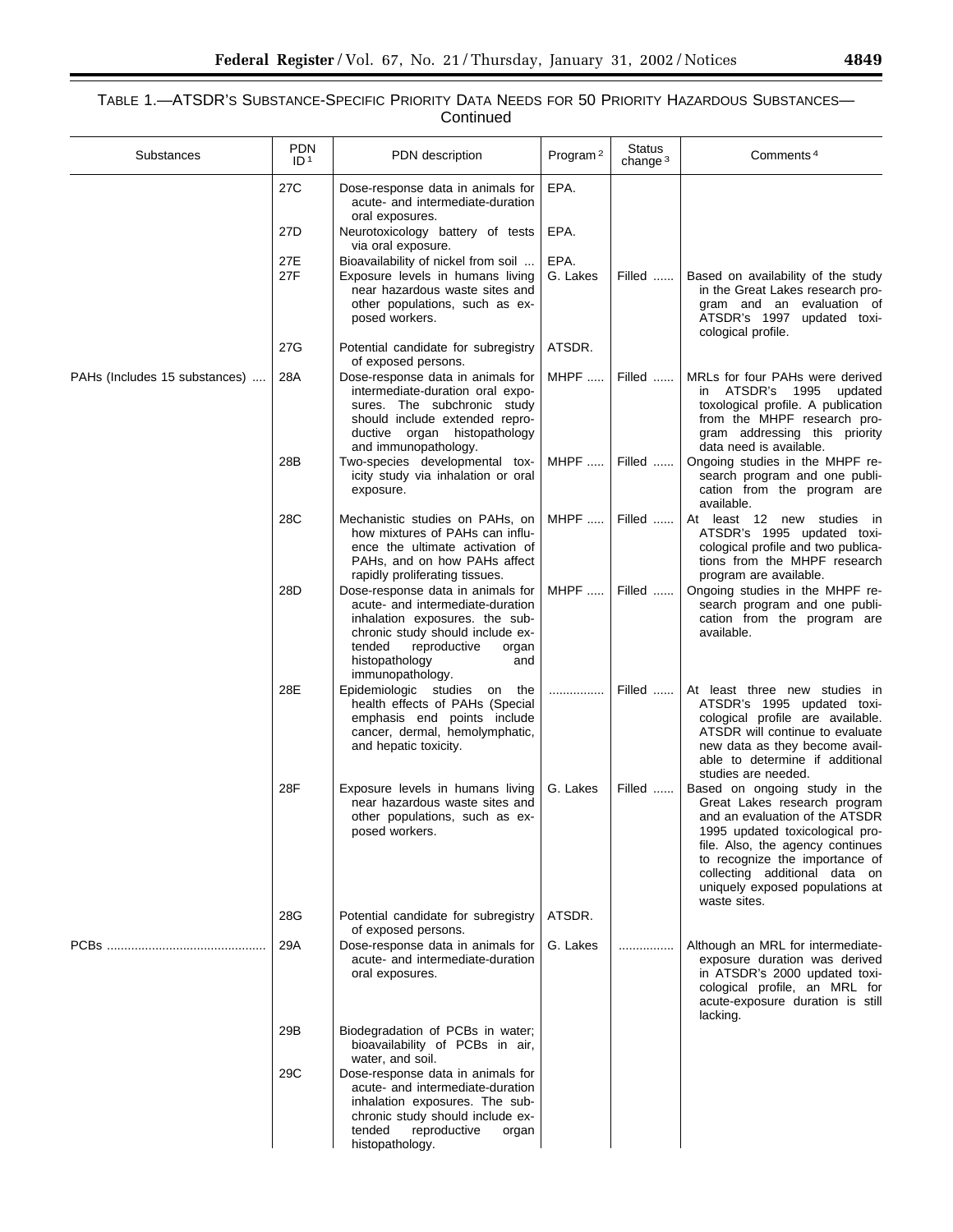## TABLE 1.—ATSDR'S SUBSTANCE-SPECIFIC PRIORITY DATA NEEDS FOR 50 PRIORITY HAZARDOUS SUBSTANCES— Continued

| Substances            | <b>PDN</b><br>ID <sup>1</sup> | PDN description                                                                                                                                                                                                                                        | Program <sup>2</sup> | <b>Status</b><br>change $3$ | Comments <sup>4</sup>                                                                                                                                                                                                                                                                                                                                                                                                                                             |
|-----------------------|-------------------------------|--------------------------------------------------------------------------------------------------------------------------------------------------------------------------------------------------------------------------------------------------------|----------------------|-----------------------------|-------------------------------------------------------------------------------------------------------------------------------------------------------------------------------------------------------------------------------------------------------------------------------------------------------------------------------------------------------------------------------------------------------------------------------------------------------------------|
|                       | 29D                           | Epidemiologic studies on the<br>health effects of PCBs (Special<br>emphasis end points include<br>immunotoxicity, gastrointestinal<br>toxicity, liver toxicity, kidney tox-<br>icity, thyroid toxicity, and repro-<br>ductive/developmental toxicity). | G. Lakes             | Filled                      | Multiple new published studies in<br>ATSDR's 2000 updated toxi-<br>cological profile and at least<br>nine ongoing studies in the<br>Great Lakes research program<br>are available.                                                                                                                                                                                                                                                                                |
|                       | 29E                           | Exposure levels in humans living<br>near hazardous waste sites and<br>other populations, such as ex-<br>posed workers.                                                                                                                                 | G. Lakes             | Filled                      | Background levels data are avail-<br>able (ATSDR's 1997 updated<br>toxicological profile, and Need-<br>ham et al. 1996). Also, multiple<br>studies that evaluated blood and<br>breast milk PCB levels and po-<br>tential adverse health effects are<br>available (at least six ATSDR<br>studies + at least eight ongoing<br>studies in the Great Lakes re-<br>search program).                                                                                    |
|                       | 29F                           | Potential candidate for subregistry<br>of exposed persons.                                                                                                                                                                                             | ATSDR.               |                             |                                                                                                                                                                                                                                                                                                                                                                                                                                                                   |
|                       | 29G(5)                        | Chronic toxicity and oncogenicity<br>via oral exposure.                                                                                                                                                                                                | Vol Res              | Filled                      | ATSDR accepted the final report<br>of the GE in October 1997.                                                                                                                                                                                                                                                                                                                                                                                                     |
|                       | 29H(5)                        | Aerobic PCB biodegradation in<br>sediment.                                                                                                                                                                                                             | Vol Res              | Filled                      | ATSDR accepted the final report<br>of the GE study in July 1999.                                                                                                                                                                                                                                                                                                                                                                                                  |
|                       | 29(5)                         | PCB congener analysis                                                                                                                                                                                                                                  | Vol Res<br>G. Lakes  | Filled                      | ATSDR accepted the final report<br>of the GE study in October<br>1997. Also, ongoing studies in<br>the Great Lakes research pro-<br>gram are available.                                                                                                                                                                                                                                                                                                           |
|                       | 30A                           | Dose-response data in animals for<br>acute-duration oral exposure.                                                                                                                                                                                     | EPA.                 |                             |                                                                                                                                                                                                                                                                                                                                                                                                                                                                   |
|                       | 30 <sub>B</sub>               | Immunotoxicology battery of tests<br>via oral exposure.                                                                                                                                                                                                | EPA.                 |                             |                                                                                                                                                                                                                                                                                                                                                                                                                                                                   |
|                       | 30C                           | Epidemiologic studies on<br>the<br>health effects of selenium (Spe-<br>cial emphasis end points include<br>cancer, reproductive and devel-<br>opmental toxicity, hepatotoxicity,<br>and adverse skin effects).                                         | .                    | Filled                      | evaluation of<br>Based<br>on<br>an<br>ATSDR's 2001 updated toxi-<br>cological profile. ATSDR will<br>continue to evaluate new data<br>as they become available to de-<br>termine if additional studies are<br>needed.                                                                                                                                                                                                                                             |
|                       | 30 <sub>D</sub>               | Exposure levels in humans living<br>near hazardous waste sites and<br>other populations, such as ex-<br>posed workers.                                                                                                                                 | G. Lakes             | Filled                      | Referent population serum sele-<br>levels<br>nium<br>are<br>known<br>(NHANES III). Two ongoing<br>studies in the Great Lakes re-<br>search program are available.<br>ATSDR acknowledges that ref-<br>erence concentration data can<br>support exposure and health as-<br>sessments at waste sites, but<br>the agency also continues to<br>recognize the importance of col-<br>lecting additional<br>data<br>on<br>uniquely exposed populations at<br>waste sites. |
|                       | 30E                           | Potential candidate for subregistry<br>of exposed persons.                                                                                                                                                                                             | ATSDR.               |                             |                                                                                                                                                                                                                                                                                                                                                                                                                                                                   |
| Tetrach loroethy lene | 31A                           | Dose-response data in animals for<br>acute-duration oral exposure, in-<br>cluding neuropathology and de-<br>meanor, and immunopathology.                                                                                                               | .                    | Filled                      | An MRL was derived in the 1997<br>updated toxicological profile.                                                                                                                                                                                                                                                                                                                                                                                                  |

-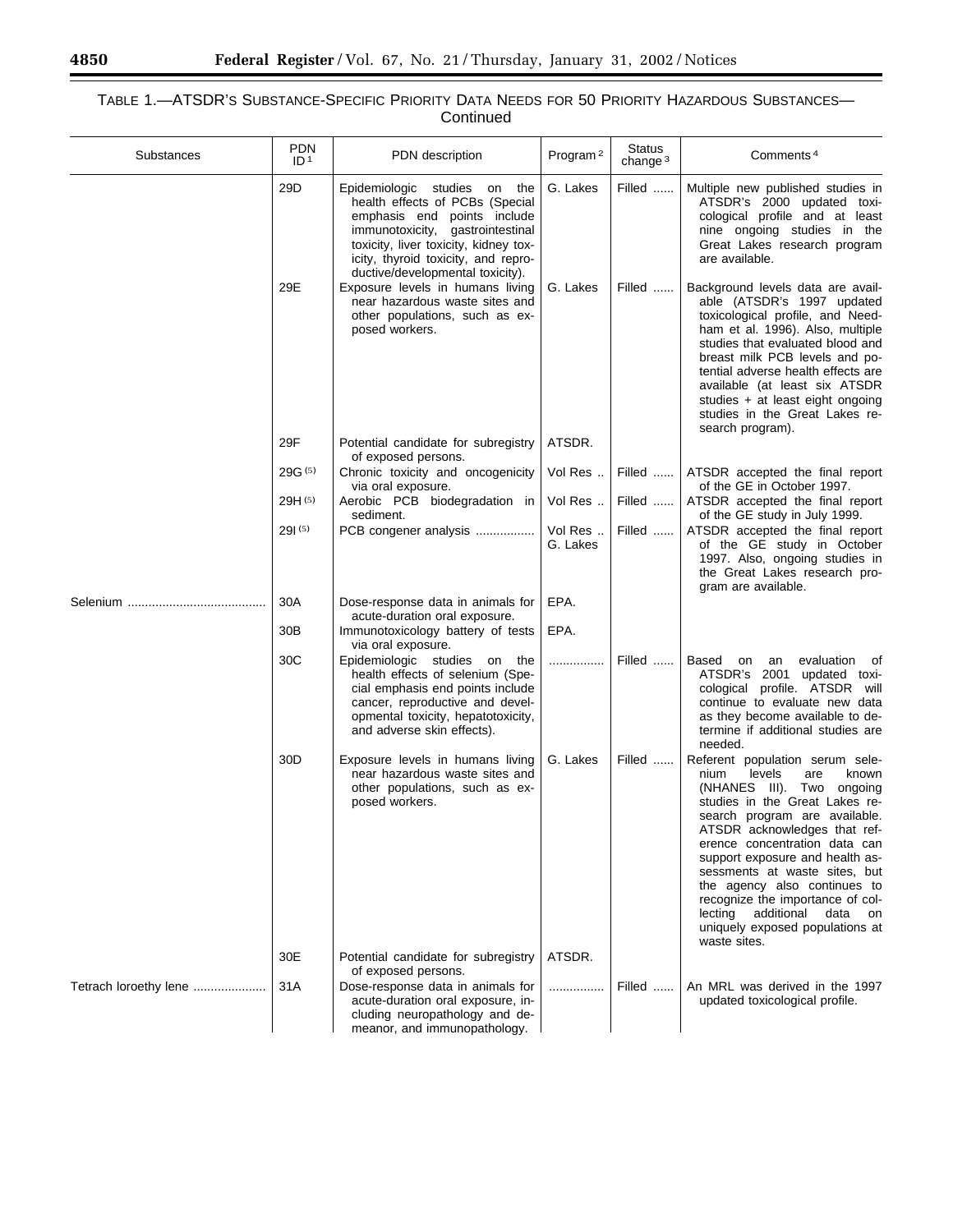| Substances | PDN<br>ID <sup>1</sup> | PDN description                                                                                                                                                                                        | Program <sup>2</sup>   | <b>Status</b><br>change <sup>3</sup> | Comments <sup>4</sup>                                                                                                                                                                                                                                                                                                                                                                                                                                                                                       |
|------------|------------------------|--------------------------------------------------------------------------------------------------------------------------------------------------------------------------------------------------------|------------------------|--------------------------------------|-------------------------------------------------------------------------------------------------------------------------------------------------------------------------------------------------------------------------------------------------------------------------------------------------------------------------------------------------------------------------------------------------------------------------------------------------------------------------------------------------------------|
|            | 31B                    | Multigeneration reproductive tox-<br>icity study via oral exposure.                                                                                                                                    | Vol Res                | .                                    | HSIA's inhalation study was ac-<br>cepted by ATSDR and included<br>in ATSDR's 1997 updated toxi-<br>profile.<br>cological<br>However,<br>ATSDR has identified ingestion<br>of contaminated environmental<br>media to be the primary expo-<br>sure route for this chemical at<br>waste sites. HSIA plans to ob-<br>tain the oral data from the inha-<br>lation study by conducting PBPK<br>modeling.                                                                                                         |
|            | 31C                    | Dose-response data in animals for<br>intermediate-duration oral expo-<br>sure, including neuropathology,<br>and immunopathology.                                                                       | EPA<br>Vol Res.        |                                      | HSIA intends to obtain oral data<br>for neurotoxicity by PBPK mod-<br>eling, and to conduct an<br>immunotoxicity study.                                                                                                                                                                                                                                                                                                                                                                                     |
|            | 31D<br>31E             | One-species developmental tox-<br>icity study via oral exposure.<br>Developmental neurotoxicity study                                                                                                  | EPA<br>Vol Res.<br>EPA |                                      |                                                                                                                                                                                                                                                                                                                                                                                                                                                                                                             |
|            | 31F                    | via oral exposure.<br>Exposure levels in humans living<br>near hazardous waste sites and<br>other populations, such as ex-<br>posed workers.                                                           | Vol Res.<br>.          | Filled                               | Reference range concentrations in<br>blood are available (Ashley et<br>al. 1992, 1994; Needham et al.<br>1995). ATSDR acknowledges<br>that<br>reference<br>concentration<br>data can support exposure and<br>health assessments at waste<br>sites, but the agency also con-<br>tinues to recognize the impor-<br>tance of collecting additional<br>data on uniquely exposed popu-<br>lations at waste sites.                                                                                                |
|            | 31G                    | Potential candidate for subregistry<br>of exposed persons.                                                                                                                                             | ATSDR.                 |                                      |                                                                                                                                                                                                                                                                                                                                                                                                                                                                                                             |
|            | 32A                    | Dose-response data in animals for<br>acute- and intermediate-duration<br>oral exposures. The subchronic<br>study should include an ex-<br>tended histopathologic evalua-<br>tion of the immune system. | EPA                    | Filled                               | Availability of MRLs for acute- and<br>intermediate-exposure durations<br>in ATSDR's 2000 updated toxi-<br>cological profile. Immunotoxicity<br>study remains in the ATSDR/<br>EPA test rule under develop-<br>ment.                                                                                                                                                                                                                                                                                        |
|            | 32B<br>32C             | Comparative toxicokinetic studies<br>(Characterization of absorption,<br>distribution, and excretion via<br>oral exposure).<br>Neurotoxicology battery of tests                                        | .<br>EPA               | Filled                               | Based on evaluation of the data in<br>ATSDR's 2000 updated toxi-<br>cological profile.                                                                                                                                                                                                                                                                                                                                                                                                                      |
|            |                        | via oral exposure.                                                                                                                                                                                     | MHPF.                  |                                      |                                                                                                                                                                                                                                                                                                                                                                                                                                                                                                             |
|            | 32D                    | Mechanism of toluene-induced<br>neurotoxicity.                                                                                                                                                         | .                      | Filled                               | At least 15 studies in ATSDR's<br>1994 updated toxicological pro-<br>file and additional new data in<br>ATSDR's 2000 updated toxi-<br>cological profile are available.                                                                                                                                                                                                                                                                                                                                      |
|            | 32E                    | Exposure levels in humans living<br>near hazardous waste sites and<br>other populations, such as ex-<br>posed worker.                                                                                  | .                      | Filled                               | Reference range concentrations in<br>blood are available (Ashley et<br>al. 1992, 1994; Needham et al.<br>1995), and additional data in<br>ATSDR's 2000 updated toxi-<br>cological profile are available.<br>ATSDR acknowledges that ref-<br>erence concentration data can<br>support exposure and health as-<br>sessments at waste sites, but<br>the agency also continues to<br>recognize the importance of col-<br>lecting<br>additional<br>data<br>on<br>uniquely exposed populations at<br>waste sites. |
|            | 32F                    | Potential candidate for subregistry<br>of exposed persons.                                                                                                                                             | ATSDR.                 |                                      |                                                                                                                                                                                                                                                                                                                                                                                                                                                                                                             |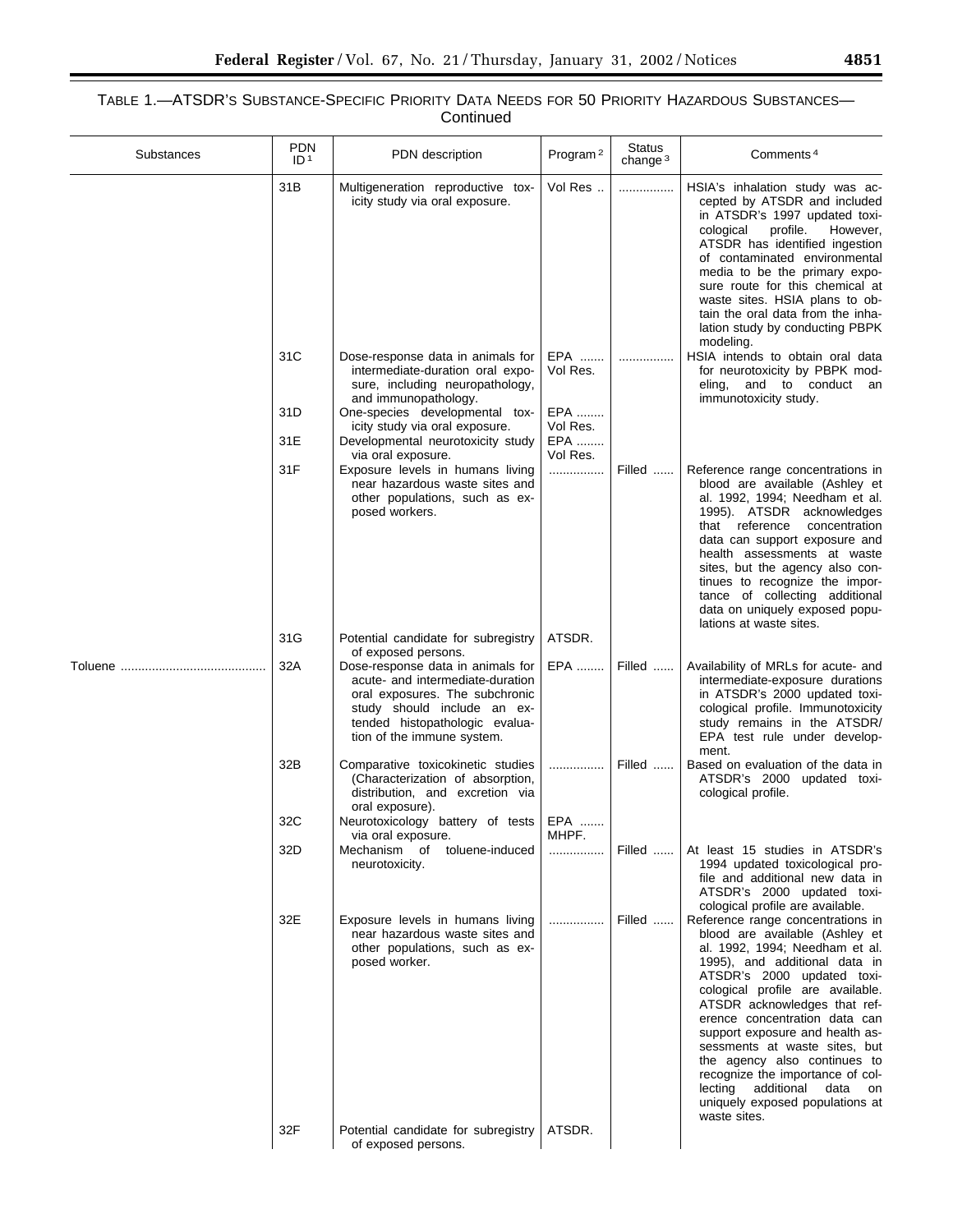## TABLE 1.—ATSDR'S SUBSTANCE-SPECIFIC PRIORITY DATA NEEDS FOR 50 PRIORITY HAZARDOUS SUBSTANCES— Continued

| Substances        | <b>PDN</b><br>ID <sup>1</sup> | PDN description                                                                                                                                                                                                                                               | Program <sup>2</sup>    | <b>Status</b><br>change $3$ | Comments <sup>4</sup>                                                                                                                                                                                                                                                                                                                                                                                     |
|-------------------|-------------------------------|---------------------------------------------------------------------------------------------------------------------------------------------------------------------------------------------------------------------------------------------------------------|-------------------------|-----------------------------|-----------------------------------------------------------------------------------------------------------------------------------------------------------------------------------------------------------------------------------------------------------------------------------------------------------------------------------------------------------------------------------------------------------|
|                   | 33A                           | Identify the long-term health con-<br>sequences of exposure to envi-<br>ronmental toxaphene via oral                                                                                                                                                          |                         |                             |                                                                                                                                                                                                                                                                                                                                                                                                           |
|                   | 33B                           | exposure<br>Conduct additional immunotoxicity<br>studies for chronic-duration via                                                                                                                                                                             |                         |                             |                                                                                                                                                                                                                                                                                                                                                                                                           |
|                   | 33C                           | oral route of exposure.<br>Conduct additional neurotoxicity<br>studies for chronic-duration via<br>oral route of exposure.                                                                                                                                    |                         |                             |                                                                                                                                                                                                                                                                                                                                                                                                           |
|                   | 33D                           | Exposure levels in humans living<br>in areas near hazardous waste<br>sites with toxaphene and in<br>those individuals with the poten-<br>tial to ingest it.                                                                                                   |                         |                             |                                                                                                                                                                                                                                                                                                                                                                                                           |
|                   | 33E                           | Potential candidate for subregistry                                                                                                                                                                                                                           | ATSDR.                  |                             |                                                                                                                                                                                                                                                                                                                                                                                                           |
| Trichloroethylene | 34A                           | of exposed persons<br>Dose-response data in animals for<br>acute-duration oral exposure.                                                                                                                                                                      | .                       | Filled                      | An MRL was derived in ATSDR's<br>1997 updated toxicological pro-<br>file.                                                                                                                                                                                                                                                                                                                                 |
|                   | 34B                           | Dose-response data in animals for<br>intermediate-duration oral expo-<br>sure.                                                                                                                                                                                | EPA<br>Vol Res.         |                             |                                                                                                                                                                                                                                                                                                                                                                                                           |
|                   | 34C                           | Neurotoxicology battery of tests<br>via the oral route.                                                                                                                                                                                                       | EPA<br>MHPF<br>Vol Res. |                             |                                                                                                                                                                                                                                                                                                                                                                                                           |
|                   | 34D                           | Immunotoxicology battery of tests<br>via the oral route.                                                                                                                                                                                                      | EPA<br>Vol Res.         |                             |                                                                                                                                                                                                                                                                                                                                                                                                           |
|                   | 34E                           | One-species developmental tox-<br>icity study via oral exposure.                                                                                                                                                                                              | Vol Res                 | .                           | ATSDR accepted HSIA's final re-<br>port for an inhalation develop-<br>mental toxicity study in Sep-<br>tember 2001. HSIA is currently<br>using PBPK modeling to obtain<br>data for oral exposure using the<br>data from its inhalation study.                                                                                                                                                             |
|                   | 34F                           | Developmental neurotoxicity study                                                                                                                                                                                                                             | EPA                     |                             |                                                                                                                                                                                                                                                                                                                                                                                                           |
|                   | 34G                           | via oral exposure.<br>Epidemiologic studies<br>on the<br>health<br>effects<br>trichloro-<br>оf<br>ethylene (Special emphasis end<br>include<br>points<br>cancer.<br>hepatotoxicity, renal toxicity, de-<br>velopmental<br>toxicity,<br>and<br>neurotoxicity). | Vol Res.<br>.           | Filled                      | Based on evaluation of the data in<br>ATSDR's 1997 updated toxi-<br>cological profile. ATSDR will<br>continue to evaluate new data<br>as they become available to de-<br>termine if additional studies are<br>needed.                                                                                                                                                                                     |
|                   | 34H                           | Exposure levels in humans living<br>near hazardous waste sites and<br>other populations, such as ex-<br>posed workers.                                                                                                                                        |                         | Filled                      | Reference range concentrations in<br>blood are available (Ashley et<br>al. 1992, 1994; Needham et al.<br>1995). ATSDR acknowledges<br>that reference<br>concentration<br>data can support exposure and<br>health assessments at waste<br>sites, but the agency also con-<br>tinues to recognize the impor-<br>tance of collecting additional<br>data on uniquely exposed popu-<br>lations at waste sites. |
|                   | 35A                           | Dose-response data in animals for<br>acute-duration inhalation expo-<br>sure.                                                                                                                                                                                 |                         | Filled                      | An MRL was derived in ATSDR's<br>1997 updated toxicological pro-<br>file.                                                                                                                                                                                                                                                                                                                                 |
|                   | 35B                           | Multigeneration reproductive tox-<br>icity study via inhalation.                                                                                                                                                                                              | Vol Res                 | Filled                      | ATSDR accepted the final report<br>of ACC's study in November<br>2000.                                                                                                                                                                                                                                                                                                                                    |
|                   | 35C                           | Dose-response data in animals for<br>chronic-duration inhalation expo-<br>sure.                                                                                                                                                                               |                         |                             |                                                                                                                                                                                                                                                                                                                                                                                                           |
|                   | 35D                           | Mitigation of vinyl chloride-induced<br>toxicity.                                                                                                                                                                                                             |                         |                             |                                                                                                                                                                                                                                                                                                                                                                                                           |

Ξ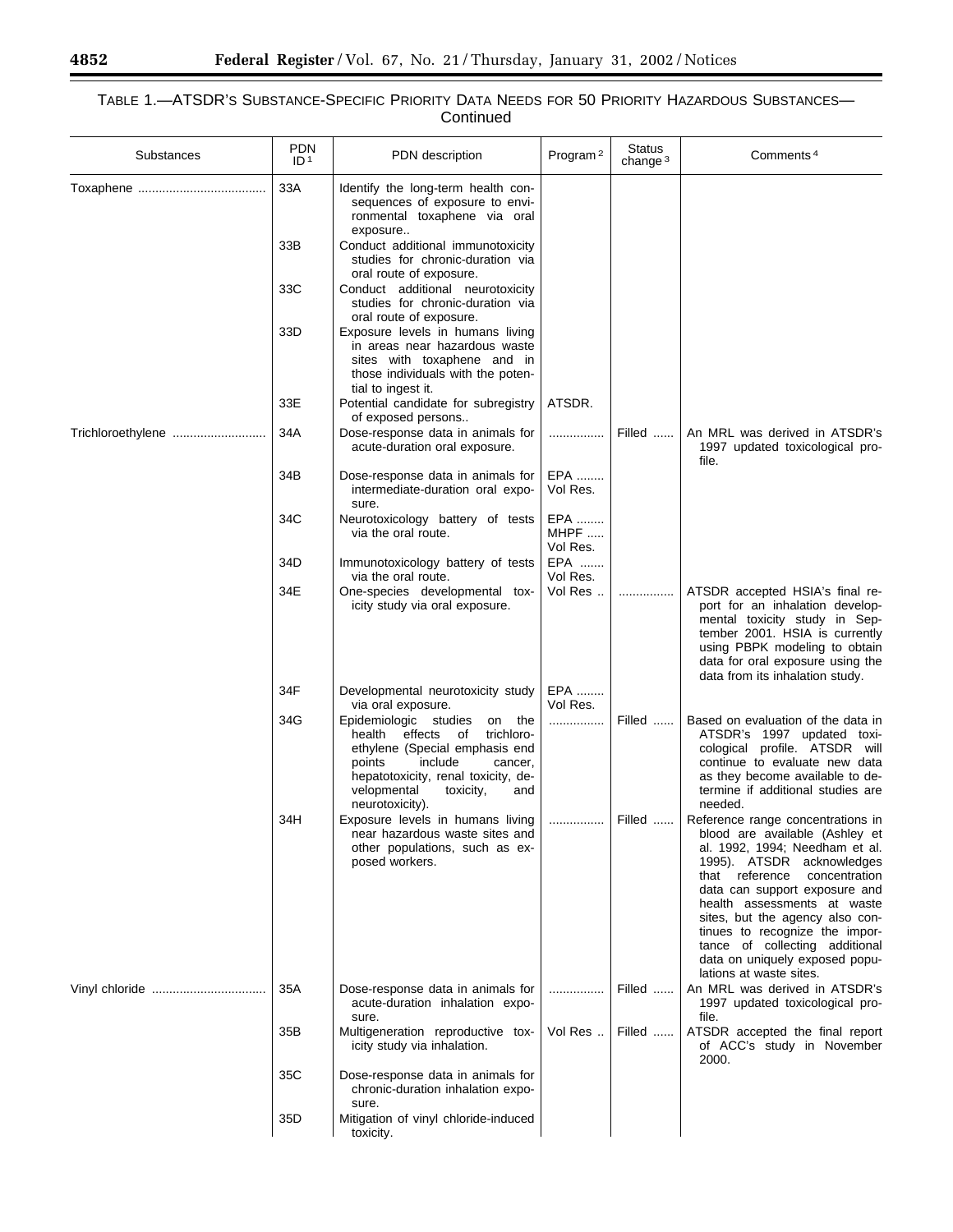| Substances | <b>PDN</b><br>ID <sup>1</sup> | PDN description                                                                                                                                                                                                                | Program <sup>2</sup> | <b>Status</b><br>change <sup>3</sup> | Comments <sup>4</sup>                                                                                                                                                                      |
|------------|-------------------------------|--------------------------------------------------------------------------------------------------------------------------------------------------------------------------------------------------------------------------------|----------------------|--------------------------------------|--------------------------------------------------------------------------------------------------------------------------------------------------------------------------------------------|
|            | 35E                           | Two-species developmental tox-<br>icity study via inhalation                                                                                                                                                                   | Vol Res              | Filled                               | ATSDR accepted the final report<br>of ACC's study in November<br>2000.                                                                                                                     |
|            | 35F                           | Exposure levels in humans living<br>near hazardous waste sites and<br>other populations, such as ex-<br>posed workers.                                                                                                         |                      |                                      |                                                                                                                                                                                            |
|            | 35G                           | Potential candidate for subregistry<br>of exposed persons.                                                                                                                                                                     | ATSDR.               |                                      |                                                                                                                                                                                            |
| Zinc       | 36A                           | Dose-response data in animals for<br>acute- and intermediate-duration<br>oral exposures. The subchronic<br>study should include an ex-<br>tended histopathologic evalua-<br>tion of the immunologic and<br>neurologic systems. | MHPF                 | Filled                               | Ongoing studies in the MHPF re-<br>search program are available.                                                                                                                           |
|            | 36B                           | Multigeneration reproductive tox-<br>icity study via oral exposure.                                                                                                                                                            | MHPF.                |                                      |                                                                                                                                                                                            |
|            | 36C                           | Carcinogenicity testing (2-year bio-<br>assay) via oral exposure.                                                                                                                                                              |                      |                                      |                                                                                                                                                                                            |
|            | 36D                           | Exposure levels in humans living<br>near hazardous waste sites and<br>other populations, such as ex-<br>posed workers.                                                                                                         | .                    |                                      | This priority data need, previously<br>anticipated to be addressed<br>under the voluntary research<br>program, is not being inves-<br>tigated under any of the ATSDR<br>research programs. |
|            | 36E                           | Potential candidate for subregistry<br>of exposed persons.                                                                                                                                                                     | ATSDR.               |                                      |                                                                                                                                                                                            |

<sup>1</sup> Priority data need identification number.

2Programs addressing data needs. ATSDR=ATSDR's Division of Health Studies; EPA=Environmental Protection Agency; G. Lakes=Great Lakes Human Health Effects Research Program; MHPF=Minority Health Professions Foundation schools; NTP=National Toxicology Program; Vol Res=Voluntary research.

<sup>3</sup> PDN can be filled or remain unchanged based on reevaluation of the database using criteria developed by ATSDR.

4ACC=American Chemistry Council; Ashley et al. 1992=Ashley DL, Bonin MA, Cardinali FL, et al. Anal Chem (1992) 64:1021–29; Ashley et al. 1994=Ashley DL, Bonin MA, Cardinali FL et al., Clin Chem (1994) 40/7:1401–4; ATSDR studies=Studies conducted by ATSDR's Division of Health Studies; GE=General Electric Company ; HSIA=Halogenated Solvents Industry Alliance, Inc.; MHPF=Minority Health Professions Foundation schools; MRL=Minimal Risk Level; Needham et al. 1995=Needham LL, Hill RH Jr, Ashley DL, Pirkle JL, and Sampson EJ. Environ Health Perspect 103 (Suppl 3):89–94; Needham et al. 1996=Needham LL, Patterson DG Jr, Burse VW, Paschal DC, Turner WE, and Hill VW Jr. Toxicol Ind Health 12:507–513; NHANES III=The Third National Health and Nutrition Examination Survey, conducted by the National Center for Health Statistics, Centers for Disease Control and Prevention, Atlanta, GA; NTP=National Toxicology Program; Paschal et al. 1998=Paschal DC, Ting BC, Morrow JC, et al. Environ Res, Section A 76: 53–59; PBPK modeling=physiologically based pharmacokinetic modeling; Toxicological profile=ATSDR's toxicological profiles for the agency's priority hazardous substances.

5 Not a priority data need.

#### TABLE 2.—GROUPS ADDRESSING ATSDR'S SUBSTANCE-SPECIFIC PRIORITY DATA NEEDS (PDNS)

| ATSDR program                                        | Firm, institution, agency, or con-<br>sortium                                                 | Substance            | PDN ID             |
|------------------------------------------------------|-----------------------------------------------------------------------------------------------|----------------------|--------------------|
| Voluntarism<br>                                      | American Chemistry Council                                                                    | Vinyl Chloride       | 35B, 35E           |
|                                                      | General Electric Company                                                                      |                      | 29G,* 29H,* 29I*   |
|                                                      | Halogenated Solvents Industry Al-                                                             | Methylene chloride   | 26A, 26B           |
|                                                      | liance, Inc.                                                                                  | Tetrachloroethylene  | 31B, 31C,          |
|                                                      |                                                                                               |                      | 31D, 31E           |
|                                                      |                                                                                               | Trichloroethylene    | 34B, 34C,          |
|                                                      |                                                                                               |                      | 34D, 34E,          |
|                                                      |                                                                                               |                      | 34F                |
| Minority Health Professions Foun-<br>dation Schools. | Florida A & M University                                                                      |                      | 22A                |
|                                                      | The King/Drew Medical Center of<br>the Charles R. Drew University<br>of Medicine and Science. |                      | 22B, 22C           |
|                                                      | Meharry Medical College                                                                       |                      | 28A, 28B, 28C, 28D |
|                                                      | Morehouse School of Medicine                                                                  |                      | 22C                |
|                                                      | Texas Southern University                                                                     | Di-n-butyl phthalate | 15D                |
|                                                      |                                                                                               |                      | 22A                |
|                                                      |                                                                                               |                      | 32C                |
|                                                      |                                                                                               |                      |                    |